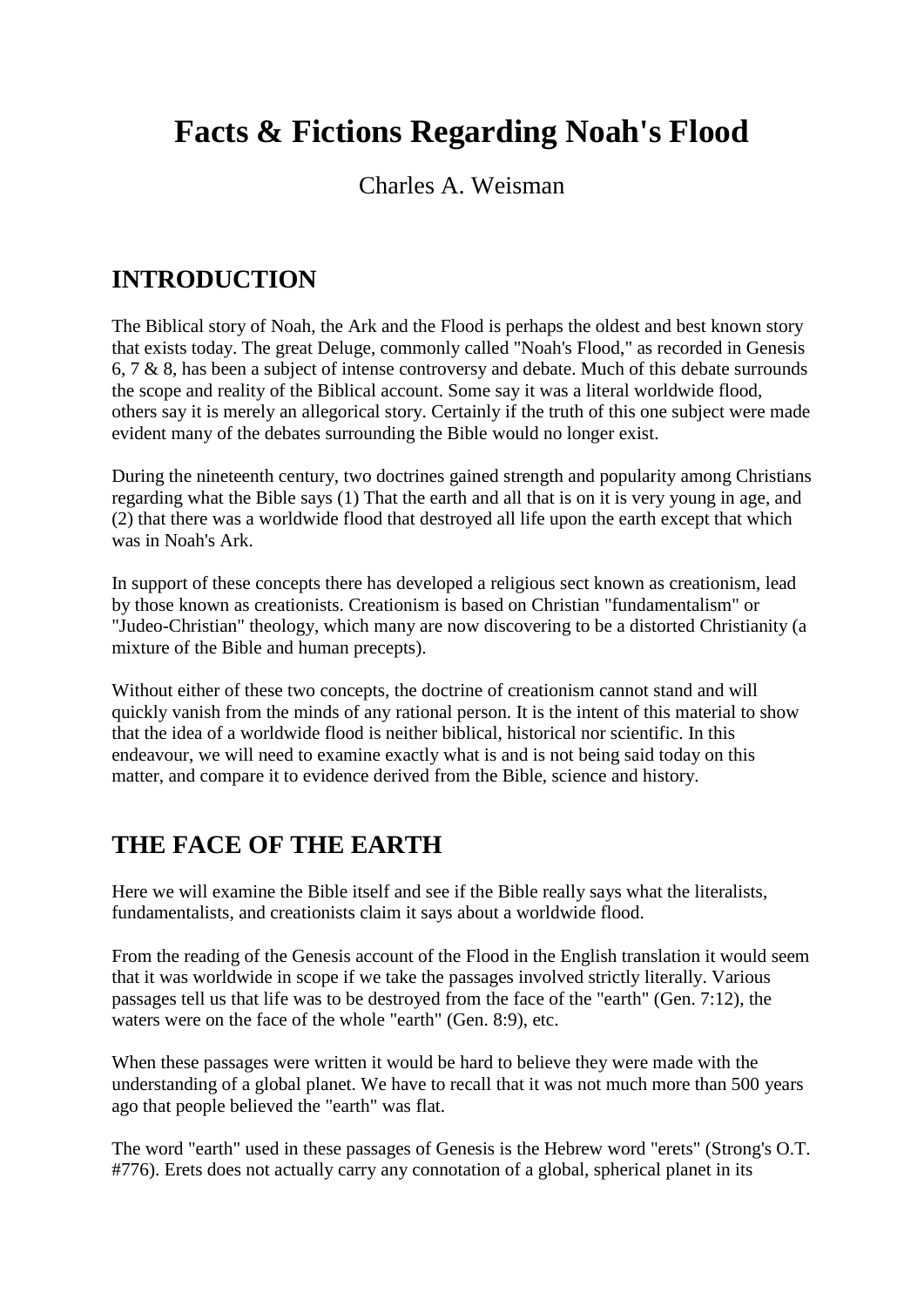translation. While it has been translated as "earth" many times, it is also translated "country" 140 times, "land" 1,476 times, and "ground" 96 times in the Old Testament. In the various references to erets it can be shown it is most often used to infer a limited land area rather than the entire planet.

The people living at the time of Moses had no concept of our global planet as we do today. The earth or erets to them would have been the extent of the geographical land area that they knew existed. It thus would not mean the planet, and to apply this literal meaning throughout the Bible causes some real and obvious problems.

For example, when Cain was cursed by God, he was driven "from the face of the earth" (Gen. 4:14). Yet it is clear that he remained "in the earth" as a fugitive. Cain was driven out of a limited land area, not from the planet.

After God destroyed Sodom and Gomorrah one of Lot's daughters stated, "there is not a man in the earth (erets) to come in unto us after the manner of all the earth (erets)" (Gen. 19:31). She could not have meant that there were no men anywhere on planet earth for we know that there obviously were. Rather, she was saying that "there is not a man in erets" or in the land area they were in (the area of Sodom) for they were all destroyed there.

When God had told Abraham, "Get thee out of thy country (erets) ... unto a land (erets) that I will show thee" (Gen. 12:1), He did not mean for Abraham to leave the earth and go to another earth or planet. The word 'erets' was referring to a limited land area just as it was in Genesis 7:10—"the waters of the flood were upon the erets" or upon the land.

Creationists have arrogantly quoted Genesis 8:9 ("for the waters were on the face of the whole earth") and stated that it obviously means a global flood. As the creationist Dr. Morris states:

It almost seems frivolous to try to show that the Bible teaches a worldwide Flood. This fact is obvious in the mere reading of Genesis 6:9 and one who does not see it there will hardly be influenced by other reasoning.1

Perhaps the most common error made in understanding the Scriptures is allowing inconsistencies to exist in the underlying principles it teaches. Creationists are no exception to this problem and such statements as that above clearly reveal their lack of Biblical study and understanding. Their aim is to support tradition over Scripture. In doing so, they allow a misinterpretation of a verse to contradict other verses.

In the Bible the word 'erets' rarely means the planet earth. For instance, during the plagues upon Egypt we read that "the rain was not poured upon the earth [erets]" (Exodus 9:33). Everyone understands erets here to mean only a local land area—the land of Egypt. Why, then, in reading in Genesis that "the waters of the flood were upon the earth [erets]" or that "the rain was upon the earth [erets]" (Gen. 7:10, 12) should we assume the whole planet is meant? The rain that fell on the earth at the time of the Flood was also confined to a local land area.

In Exodus 10, verses 5 through 15, we read of a plague of locusts in Egypt:

5 And they shall cover the face of the earth [erets], that one cannot be able to see the earth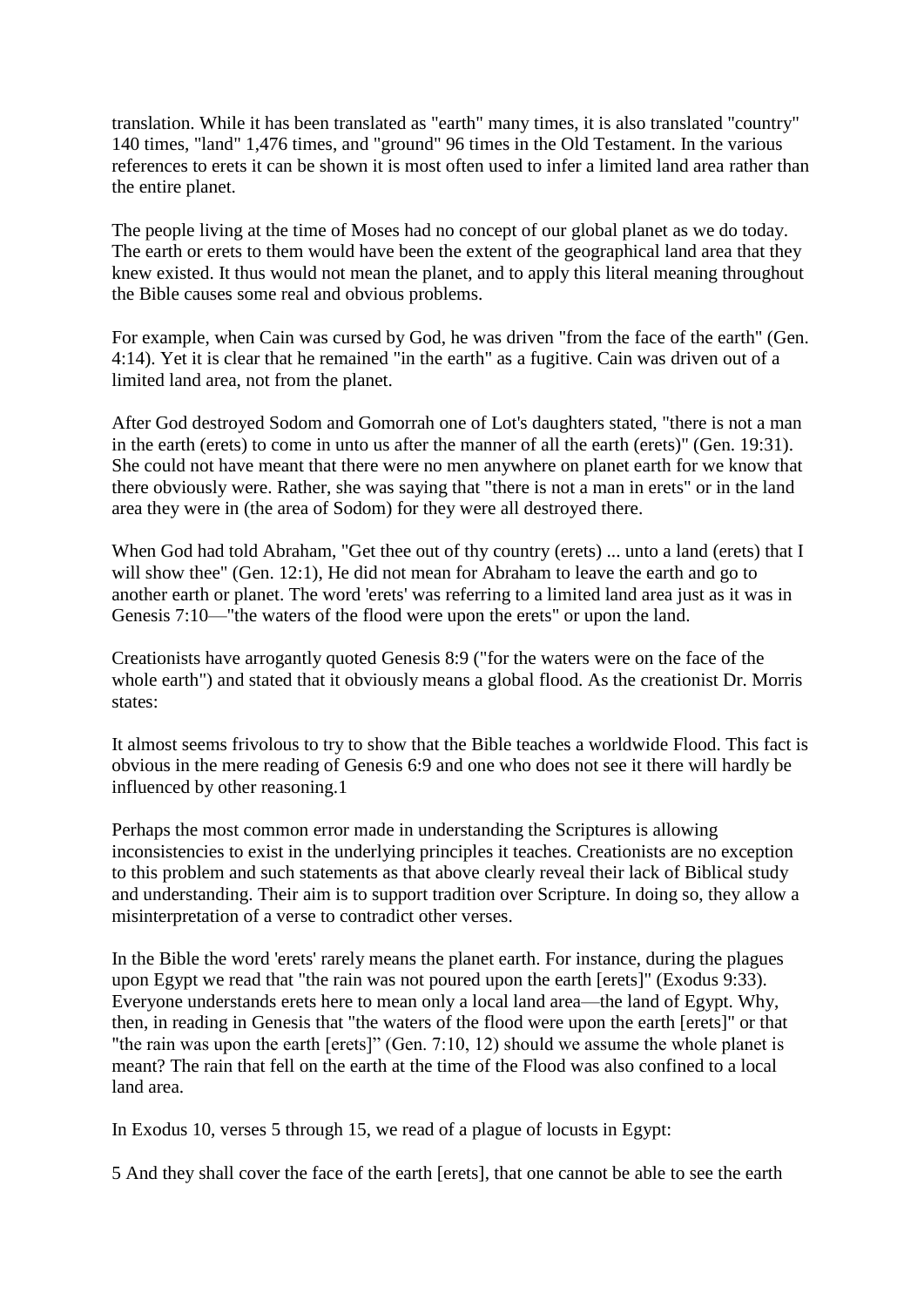#### [erets].

15 For they covered the face of the whole earth [erets] …through all the land [erets] of Egypt.

Again it should be evident that this locust plague covered only the limited land of Egypt, as shown in verse 15, and also in verse 14 which states "the locusts went up over all the land (erets) of Egypt." Why, then, should any insist that when it says the flood waters "were on the face of the whole earth (erets)" in Genesis 8:9, it must mean the waters were of a worldwide scale? It is the same wording used in both cases and interpreting erets to mean a limited land area maintains consistency in such verses.

At the time when Joseph was in Egypt there existed a "famine over all the face of the earth [erets]" (Gen. 41:56). Was there a famine in Greenland, in the tropics of Africa and South America, in Antarctica, in the Hawaiian Islands? There is no evidence of a global famine at this period of time. However, there was a famine in all the lands that had contact with Egypt at that time. Because of the famine the Bible states "all countries [erets] came to Egypt—to buy corn" (Gen. 41:57). Certainly the Eskimos and Polynesians never came to Egypt.

Erets is often used in the plural in many instances (Gen. 10:5, Lev. 26:36, Ezra 9:7, 2 Kings 19:11). If erets meant the planet earth, then all planets suffered from the famine and came to Egypt to buy corn! To have erets mean the planet earth makes the entire context an absurdity! The plurality has a limited rather than universal meaning.

Likewise, when we read about "all the hills" being covered or "all flesh" destroyed, it is referring to "all" that existed in the "whole" land or erets where the Flood was, not all that were on the planet earth. When God spoke of destroying "all flesh," He said he "will destroy them with the earth" (Gen. 6:13). The planet earth was not destroyed nor were all flesh on the planet, only that flesh and land (erets) where Noah lived was destroyed. The words "all," "whole" and "every" are not to be taken in a universal context. If they are then it can be said that all the hills on all the other planets were flooded.

After the Israelites had been delivered from Egypt and settled in Canaan, they were described in Scripture as "a people… which covereth the face of the earth [erets]" (Num. 22:5, 11). Not even creationists could say that Israelites covered every square foot of the earth's surface both land and sea. Yet the Bible says so! Does it not? The Israelites did not cover the planet only the expanse of land, or erets, where they were then dwelling.

When such events were originally written, whether it be of the Flood or the locust plague in Egypt, the land area they transpired in was the centre of attention and encompassed the total scope of intent and field of understanding. In this context a local affair or event can appear to have a universal meaning. Once this is understood, the entire account of the Genesis Flood, as well as these other events mentioned, make sense and become very credible and in line with history and science.

Jeremiah once spoke of a flood overflowing the erets, and though he used "flood" to figuratively describe an invading army, it provides an interesting comparison:

Thus says the LORD; Behold, waters rise up out of the north, and shall be an overflowing flood, and shall overflow the land [erets], and all that is therein; the city, and them that dwell therein; then the men shall cry, and all the inhabitants of the land [erets] shall howl (Jer. 47:1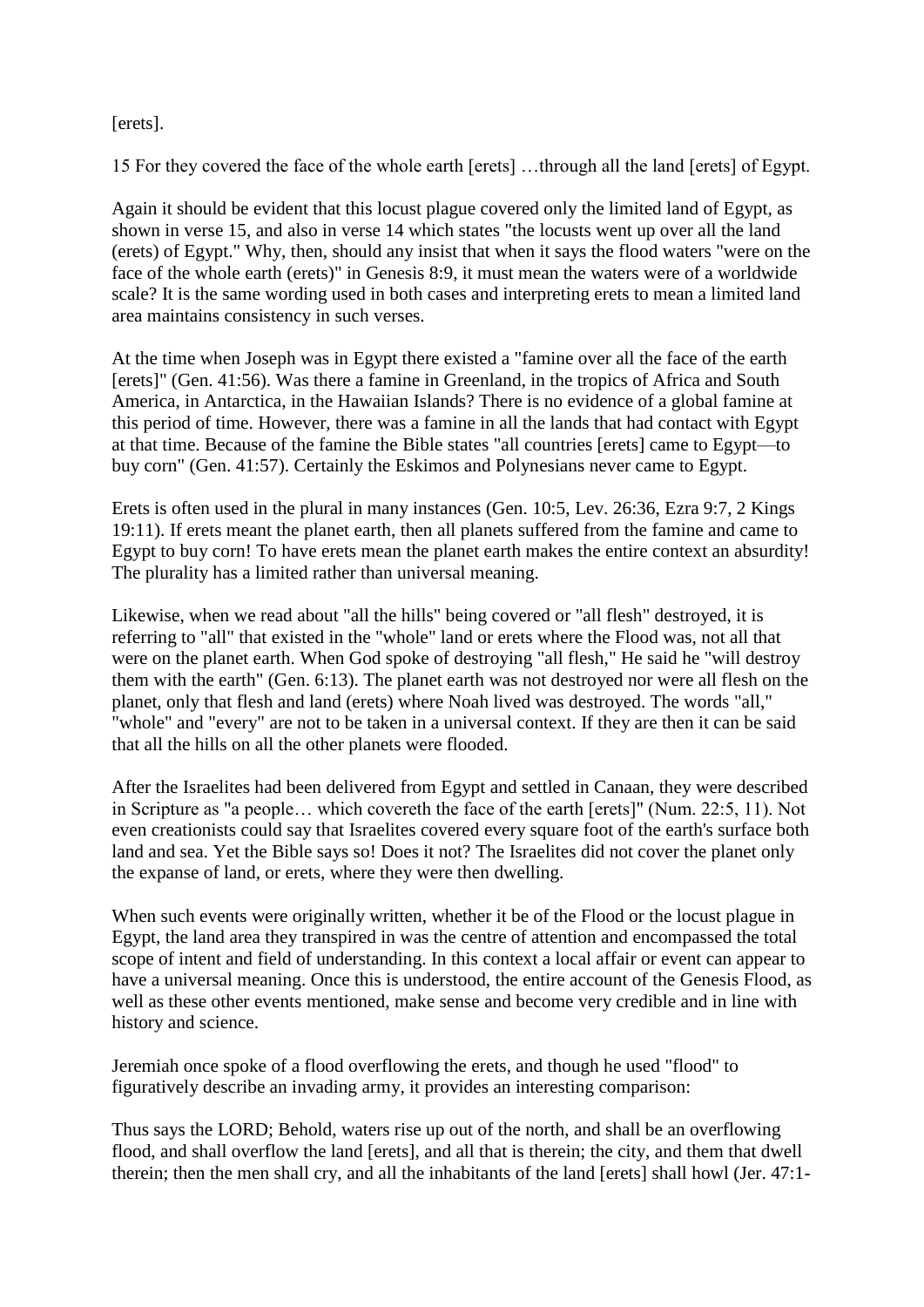If the word 'erets' in this passage were translated "earth" as it was in Genesis 7, it would sound like a universal flood. It thus could read - "an overflowing flood shall overflow the earth ... and all the inhabitants of the earth." This sounds worldwide in scope but we know it was a flood covering only the land [erets] of the Philistines!

We find many instances in the Bible where it speaks of "the earth," or "the face of the earth" in which it clearly refers to a limited land area or country. When we thus read the Genesis account of the Flood, the erets should be read as "land" as a more meaningful and correct expression - "And the flood was forty days upon the land" (Gen. 7:17), "And the water prevailed exceedingly upon the land" (Gen. 7:19), etc. The waters of the Flood prevailed upon the "land" in which Noah lived and not the entire planet.

1 Henry M. Morris, Scientific Creationism, (1974) p. 252.

## **INFALLIBLE VS. LITERAL**

As with all cases involving an error in thinking or erroneous conclusion, there is a basic flaw in the premise of those who believe the Bible tells of a flood that covered the entire planet. That faulty premise was revealed in one of the first in-depth books written in support of the worldwide flood concept. The book was called "The Genesis Flood," written by John C. Whitecomb and Henry M. Morris in 1961.2 In the first sentence of the first chapter the writers state the following:

In harmony with our conviction that the Bible is the infallible Word of God, verbally inspired in the original autographs, we begin our investigation of the geographical extent of the Flood with seven arguments in favour of its universality.

Since the Bible is regarded as "infallible" creationists believe it must be read in a literal context, or "taken at face value,"3 as some say. This is done out of a misguided reverence for the Bible. The fact that the Word of God, is "infallible" does not mean that every line and every word is to be read literally or at "face value." In fact, it is clear from the Bible itself that this manner of interpretation was never intended in all cases. The sayings and parables of Christ should be sufficient evidence that all Divine words are not to be literally construed. The words Christ used in these parables, such as sower, fowls, field, thorns, fruit, seed, tares, wheat, harvest, leaven, woman, treasure, furnace, earth, fig trees, fire, water and other words were never intended to be taken literally. To take these words literally, in their common usage, or at face value, would lead to a very confusing and inaccurate interpretation of what was meant. The same can be said about the many symbolic words found in Genesis, Daniel, Revelations, and in many prophecies. Yet are these not part of the "infallible Word of God?"

Those who lean on the "infallible" aspect of the Word of God as justification for their "literal" or "face value" interpretation, also fail to take into account the human element of the book called the "Bible." The Bible has undergone dozens of copies from one original to another, not to mention several translation changes from one language to another. Was the revelation of God's truth preserved exactly as originally given in today's Bible? Only those whose minds are possessed with a radical and phoney piety would believe so. One error for example is in 2 Sam. 8:13-14, "where aram [Syrian] is doubtless the error of a copyist who

2).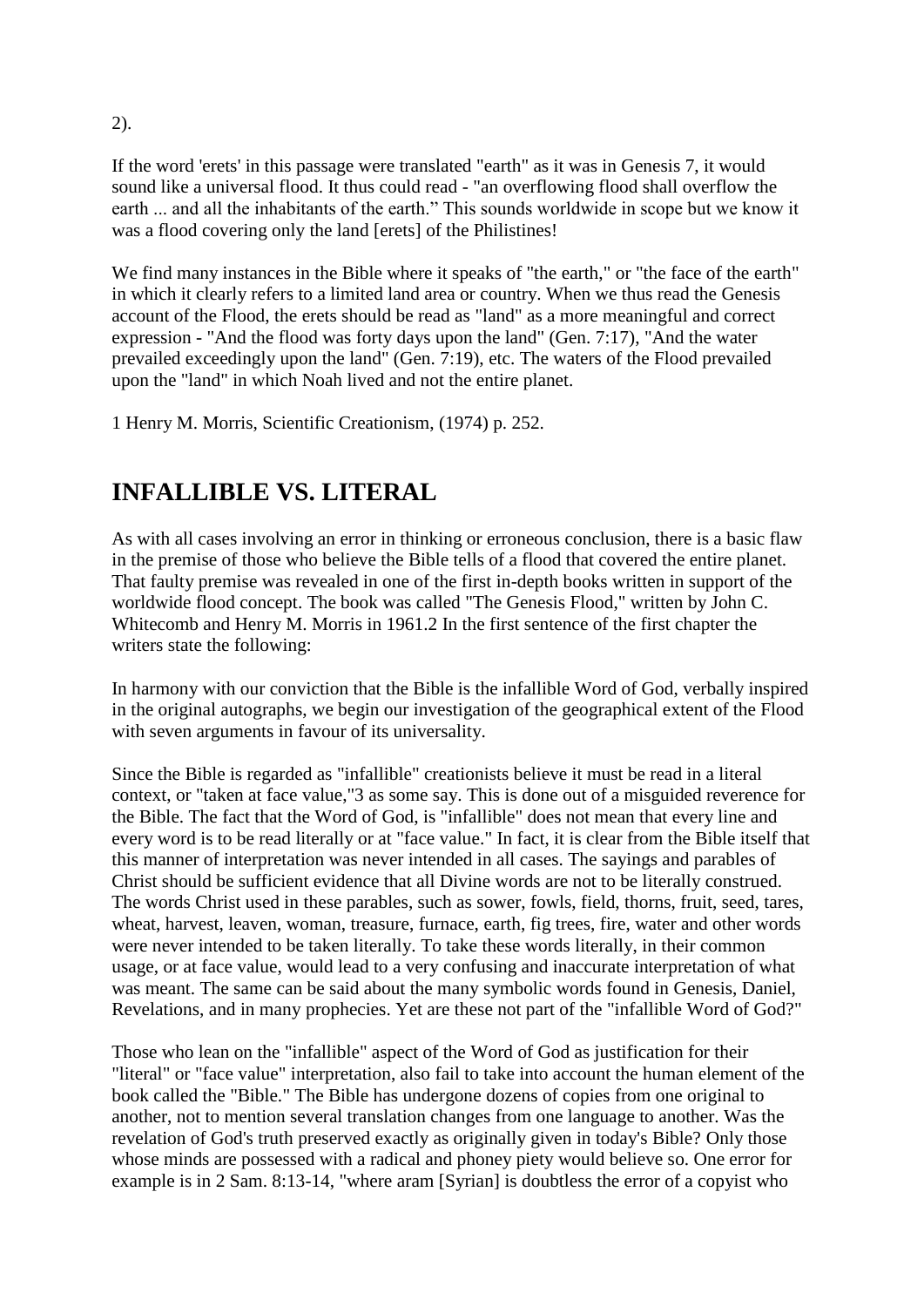misread daleth [d] as resh [r]."4 'Syrian' in verse 13 should be read as 'Edom' as it is in verse 14. There are dozens of other such errors in the Bible, but how can this possibly be if it is the "infallible word of God?"

What we have are copies, versions, and translations of the original words from God. Translations and copies of the Bible by men are not infallible. The Bible does contain poor or even wrong translations, some were by accident while some were intentional. Can these mistranslations be read at "face value" or be taken "literally?" To do so may render an understanding which may be in conflict with science, history, or the Bible itself.

The infallibility of the Bible rests on God assuring His word will be fulfilled rather than on human belief or works. Anything that depends upon man, including translations and interpretations of God's word, are not going to be infallible. The Bible thus is not actually "the word of God," rather it is a translation or version or copy of the word of God given to various messengers throughout many centuries. The super pious, who mindlessly read the Bible literally, act as though God Himself actually wrote and printed the Bible they hold. This is a pitfall that so many have blindly fallen into.

To support their perspective of what the Bible is, the creationist and fundamentalist will fabricate and distort history and science so it will conform with their personal belief or "conviction" of what the Bible says. Every thing must give way to the literal meaning or face value context of the words they read in the Bible. This is the foundation of the false notion that the Flood is universal as well as many other false biblical doctrines of the literalists. Science, history and the Bible have been distorted to support a misinterpretation of certain verses in the Bible.

That the universal flood concept is a misinterpretation and distortion of Scripture, let us further analyse the position of the creationists regarding physical evidence.

- 2 Published by The Presbyterian & Reformed Publishing Co.
- 3 Charles Taylor, The Oldest Science Book in the World, 1984, p. 103.

4 The New Westminster Dictionary of the Bible, Edited by Henry S. Gehman, Westminster Press, Philadelphia, 1970, pp. 240-41.

### **THE CREATIONIST'S STORY**

Creationists have established a theory of catastrophism, which attempts to explain the geological features and events by way of a worldwide, cataclysmic flood. Under this concept, earth history is dominated by catastrophism. The Flood, which covered the entire globe with water, had extinguished all life forms that were not saved within the Ark. Consequently, the fossils that exist are the remains of organisms that perished in the Flood. Their arrangement in the geological column has nothing to do with time since they were deposited at essentially the same period. Rather their arrangement is due to the altitude they were living at prior to their death when trapped by the flood waters, and also to mechanical sorting; as one creationist states:

The creation model, on the other hand, can interpret the [geological] column in terms of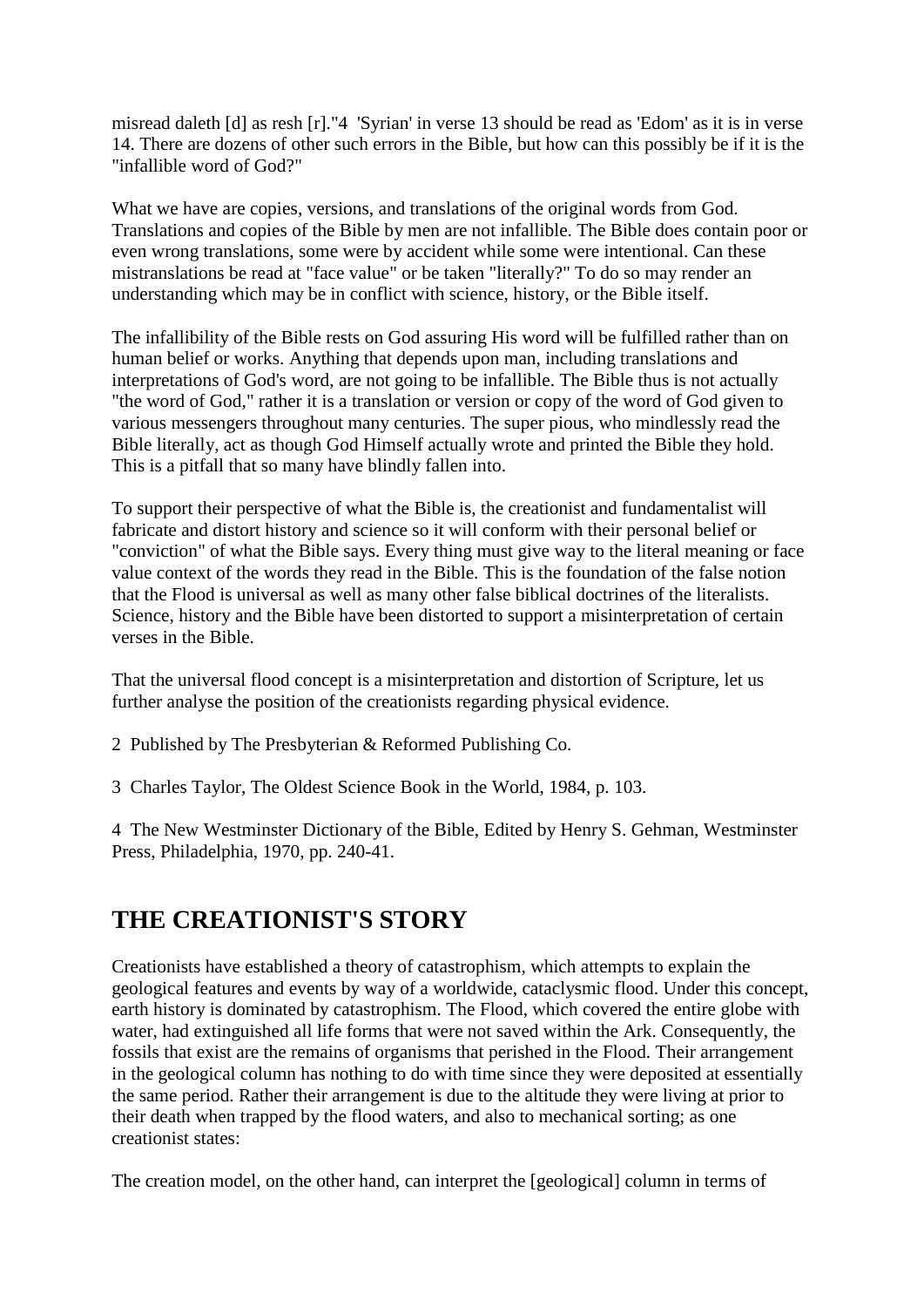essentially continuous deposition [of fossils], all accomplished in a relatively short time—not instantaneously, of course, but over a period of months or years, rather than millions of years.5

Creationists accordingly have developed their own scientific version of earth history, basing it on what they call "flood geology." By this premise, most if not all of the geological events and surface features of the earth were a result of the aftermath of Noah's Flood.

All of these phenomena of what we have called residual catastrophism—mountain-building, glaciation, pluviation, volcanism, and possibly continental drift, along with others that might be discussed if necessary—represent the dying phases of the great Flood.6

Thus, all of the curious or previously unexplainable features of the earth can be explained by this flood. These include: mid-oceanic ridge, frozen mammoths, salt domes, coal formations, extinction of dinosaurs, the Grand Canyon, strata, continental shelves, etc.7

Creationists have thus created their own version of the geological column in which to explain geological events from the perspective of a global, cataclysmic flood. In doing so they have compressed the hundreds of millions of years of the earth's history into only a few months or a year.

Creationists are opposed to the concept known as uniformitarianism, or the principle of the uniformity of nature, which is frequently summed up in the familiar statement that the present is the key to the past. Creationists believe that natural and geological processes and events that now occur, such as radioactive decay and sedimentary formation, did not act at the same rate or in the same way in the past but have undergone change. They thus are not uniform processes. Creationists instead believe in catastrophism, whereby all of the events and processes of the earth had either been formed rapidly or had undergone a sudden change in a relatively short period of time. That time period being the duration of the Flood of Genesis.

This concept then is what believers in a universal flood call their "creation model." In comparing this "model" to geological and other physical evidence there are some obvious problems and conflicts. We will thus examine evidence from various areas which will show that only a localized flood existed, and that the worldwide flood idea is as inconsistent with the historical and scientific evidence available as it is with the Biblical evidence.

- 5 Morris, Scientific Creationism, (1974) p. 111 112.
- 6 Morris, op. cit., p. 128.
- 7 Brown, In The Beginning, (Center for Scientific Creation) p. 15.

### **GEOLOGICAL EVIDENCE**

A flood is certainly a geological event resulting in changes in the surface of the earth. But a universal flood of the magnitude claimed by the literalists compels even the uninformed to question its validity.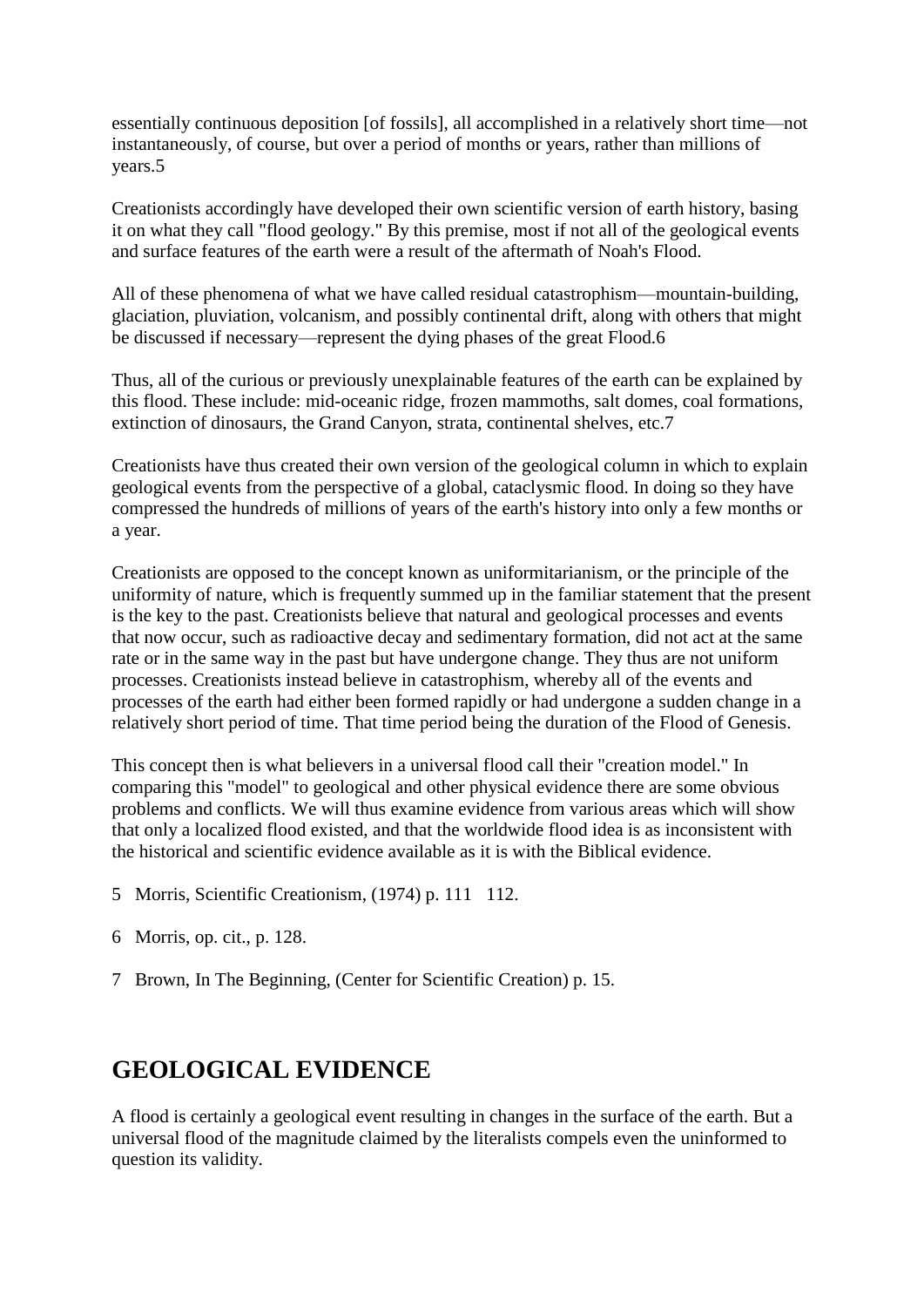Floods or flooding has occurred in just about every portion of the earth at one time or another, and they continue to do so. Thus evidence of flooding in various localities around the earth is no evidence of a worldwide flood. If one were to search the rock formations or dig deep enough in any given part of the earth, chances are we would find evidence of flooding that had occurred at some time.

Much of the geological evidence, such as the dating of rocks and strata of the earth,8 is opposed by creationists for the reason that it annihilates their interpretation of Scripture. Geological evidence exists that glaciation has occurred for millions of years on the earth. The last Great Ice Age started one million years ago and ended about 25,000 years ago.

The formation of mountains began about 1200 to 2000 million years ago primarily from great volcanic activity such as in southern Canada. The Appalachians were formed 275 million years ago and the Sierras, Rockies, and Himalayas about 28 million years ago. The last significant uplift of high mountains occurred 11 million years ago. The major earth-shaping forces responsible for the current topography of the earth have been going on for hundreds of millions of years. If this is to be denied, evidence to the contrary must be offered. The creationists offer a worldwide flood as an explanation, saying "the mountains were formed as the flood waters receded." 2 According to the Bible, the mountains clearly existed before the Flood, since the waters of the Flood are said to have covered them (Gen. 7:20).

The nature of the formation of sedimentary deposits should be sufficient evidence to show that the concept of catastrophism as devised by creationists is false. If we look at a core sample where sediments form, we see that the thickness of the layers are thinner at the bottom than they are at the top surface. This is because the muddy particles became more closely packed under the pressure of the layers accumulating above them. Each new deposit of mud, sediments, etc., will compress differently depending on the composition of the layer, the amount of water it contains, the quantity of material deposited, and the duration of time before another layer is deposited upon it. This is atypical of deposits from a single flood.

Usually we see various types of rock and fossiliferous strata where each geological division has its own minerals, rock, or species not found below or above. This also is quite contrary to the hypothesis of the creationists, who argue that all fossils are remains of organisms that all lived at the same time. We also find other sedimentary layers that are not characteristic of flood-type deposits, such as volcanic lava and ash. Other strata were formed due to different kinds of environments and climates, such as deposits formed in desert, glacial, tropical, reef, lake, evaporate and other environments.3 Several different kinds of environments could not exist at a time when the whole world was covered by flood waters. The sedimentary deposits formed in such environments would have required considerable amounts of time for each to develop. Tens of thousands of years often separate such environments.

If all sediments were deposited by a single worldwide flood, there would be but one thick sedimentary layer, not dozens or hundreds as we find throughout the earth. Any flood examined today may lay down a sedimentary deposit, even one containing different debris, but never multiple layers unless another flood occurs afterwards.

By evidence of depositing rates and dating of fossils at different depths, a sedimentary core sample two feet deep can represent 2000 to 3000 years of accumulation. How many years then are represented by the 6000 feet of sedimentary rocks forming the Grand Canyon? Quite obviously millions of years.4 But creationists assert this massive sedimentary formation was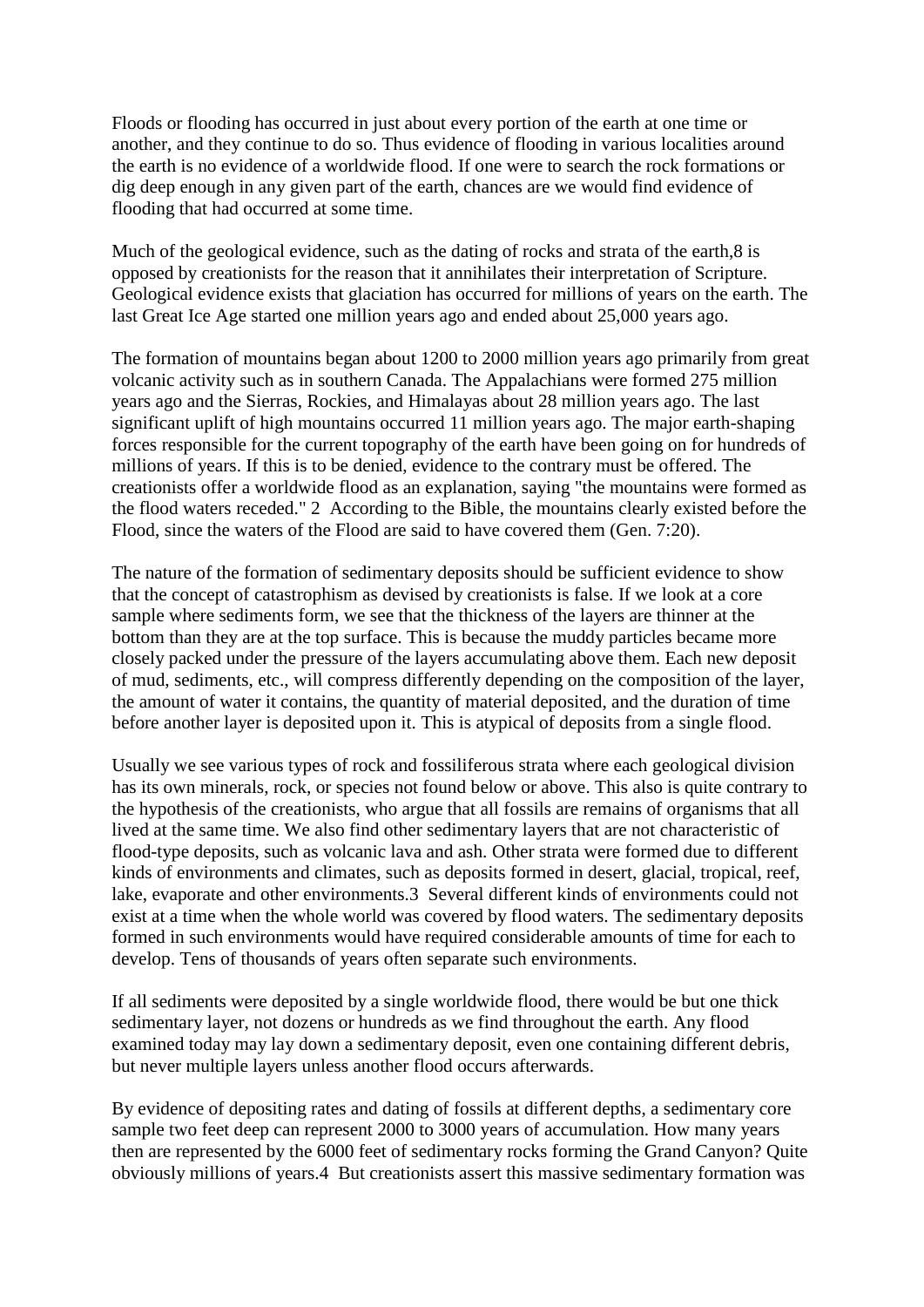created nearly instantaneously, pointing to the Flood as the cause.

The numerous sedimentary deposits are not characteristic of one general flood. All scientific studies and researches on this matter verify this:

Flood theory then, as now, held that all sedimentary rocks had been violently deposited as sea mud and gravel… Present topography plainly contradicts these quaint ideas, for most of the vast plains and plateaus of the world are built not of sea muds but of river deposits, and they are totally incompatible with the concept of the existence of a universal ocean a few thousand years ago. The creationists would have the entire sedimentary blanket of the earth's crust deposited in the forty days and forty nights of rain of Noah's Flood. It takes long periods of time for the weathering of rocks to produce enough soil to form thick layers of sediment, or for millions of generations of marine animals and plants to live and die to produce accumulations of limestone tens or hundreds of meters thick.5

To avoid the restraints of science creationists disallow current observable evidence, measurements and data to be used in a decision regarding geological features. They reject it by saying all that we see today is the result of the Flood's cataclysmic effect rather than regular and natural processes. It is not only a cop out but a very unscientific theory—yet they call it "scientific creationism!"

2 Walter T. Brown, In The Beginning, 4th ed., 1986, p. 59. Floods do not form mountains, but rather erode them away.

3 Davis A. Young, Christianity and the Age of the Earth, 1982, p. 91.

4 The sedimentary strata of the Grand Canyon represents just a fraction of the total thickness of sedimentary rock.

5 Norman D. Newell, Creation and Evolution: Myth or Reality? Columbia Univ. Press, N.Y.-1982, pp. 39, 45.

8 For more information on the antiquity of the earth see: Christianity & The Age Of The Earth, by Davis A. Young.

## **RAIN AND WATER**

Another question involving physical science that is raised in light of a universal flood theory is - where did all the water come from to cover the entire earth and where did it go? We read in Chapter 7 of Genesis:

19 And the waters prevailed exceedingly upon the earth; and all the high hills, that were under the whole heaven, were covered.

20 Fifteen cubits upward did the waters prevail; and the mountains were covered.

From these verses many say the Flood was worldwide, and that the tops of the highest mountains (about 29,000 feet) were covered with 15 cubits (about 22 feet) of water. This means the water level would have been five miles above the present sea level. The water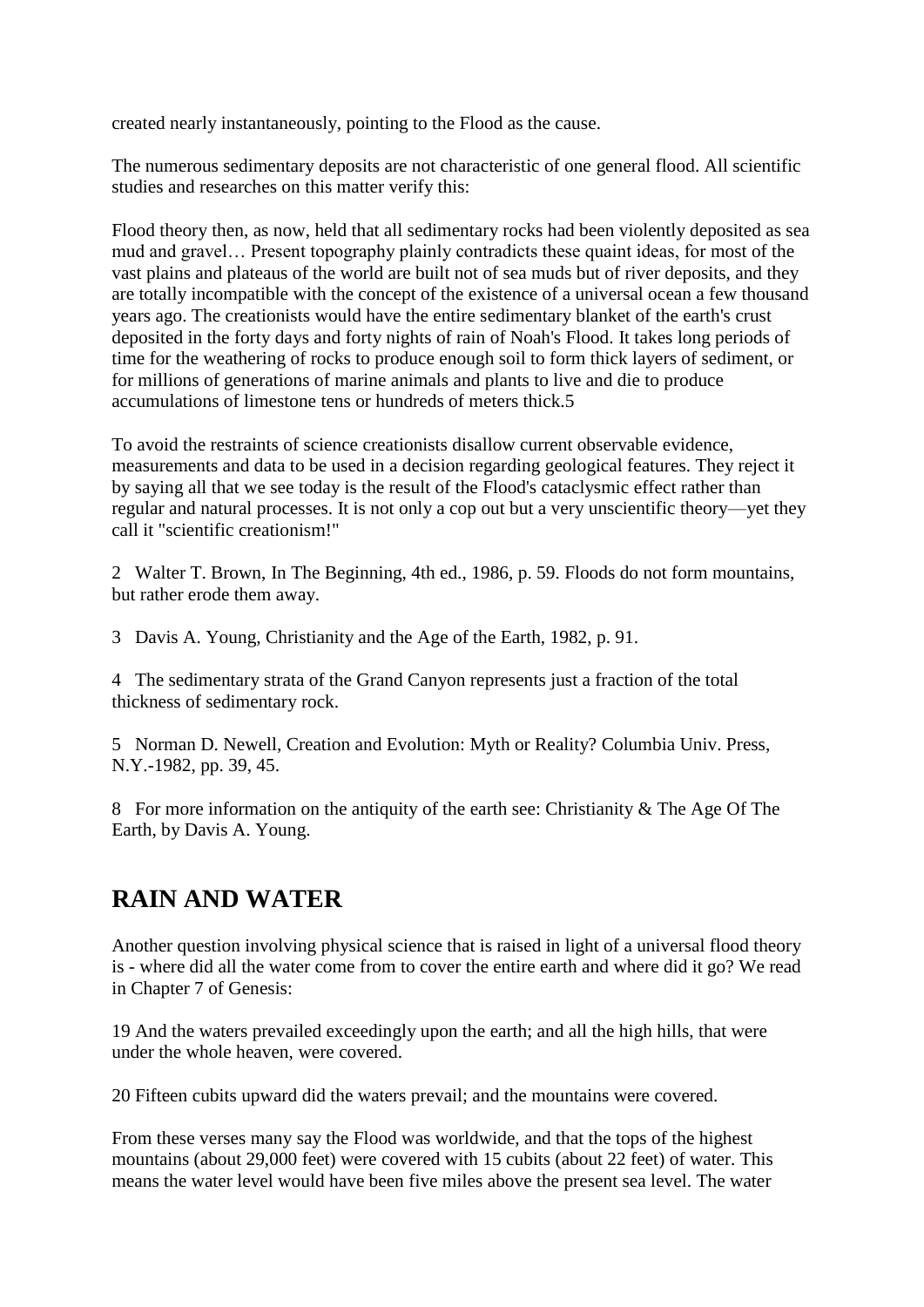pressure would have been about 800 tons per square inch. Ten months of this pressure, along with a lack of light and mixture of salt water, would have destroyed all plant life and seeds on the planet. The entire life cycle, which depends on plants, would have ended, yet the animals released obviously found vegetation to eat.

Further thought requires us to ask where did all of this water come from to cover all the mountains on the planet? About 97.2% of all the water on earth, according to the United States Geological Survey, currently resides in the oceans. The remainder of the earth's water is in the lakes, rivers, glaciers, polar ice caps, underground water, and atmospheric moisture. All of this water could not cover the face of the earth.

If all the atmospheric moisture fell abruptly in a continuous worldwide rainfall, the level of the oceans would rise less than five centimetres; and if, at the same time, all the glaciers (and polar caps) in the world melted (as they did many times in the past), sea level would rise only about sixty meters, barely enough to drown low coastal plains.

There thus does not exist the water for a universal flood to occur. The total volume of water that exists on earth (and has for millions of years) is 1,359,843,000 cubic kilometres. If all of this water were to abruptly fall in a continuous worldwide rainfall, the level of the oceans would rise only about 75 meters (206 feet). It would take about 3½ times this amount of water (4,441,800,000 cubic kilometres) to completely cover the earth's surface.

It can be easily seen that it is impossible for a worldwide flood to exist since the water does not exist to accomplish the job. But creationists like to envision a mysterious water canopy in space and great reservoirs of water underground which contributed to the Flood. Yet they also say that these two water sources now make up "the present oceanic systems."7 For this to mean anything the earth would have to be flooded today. So the question still remains, where did all the water come from to completely flood the earth?

This leads us to the other side of the equation, that being where did all the flood waters go to? The Genesis account states that after the flooding stopped (Gen. 8:1-2), the Ark rested in the 17th day of the 7th month. Then the "waters decreased continually until the tenth month," at which time some land could be seen (Gen. 8:5). This covers about 74 days. After another 54 days "the waters were abated from off the earth" (Gen. 8:11), and in another 36 days "the face of the ground was dry" (Gen. 8:13). It thus took only 164 days from the time the flooding ended for the water to recede and the ground to become dry. Clearly the waters of Noah's Flood could only recede or "abate from off the earth" if it were a localized flood on the earth.

Here we have all the evidence needed to prove that a universal flood did not occur, for if water covered the globe so that all of its mountains were covered, then where did the waters recede to? Did all of this water just evaporate into outer space? Water covering the entire planet could never drain off anywhere and give us dry ground in only 164 days. Not even in 100 years or a 1000 years could this have happened. If such a worldwide flood did exist the water could never have drained off or evaporated—the earth would forever be water-covered, or a frozen ball of ice. The only reason the waters were able to recede from the land is because the Flood was confined to a limited area. Thus, the Flood was not of the worldwide magnitude creationists claim it was.

6 N. D. Newell, Creation and Evolution: Myth or Reality, 1982 p. 38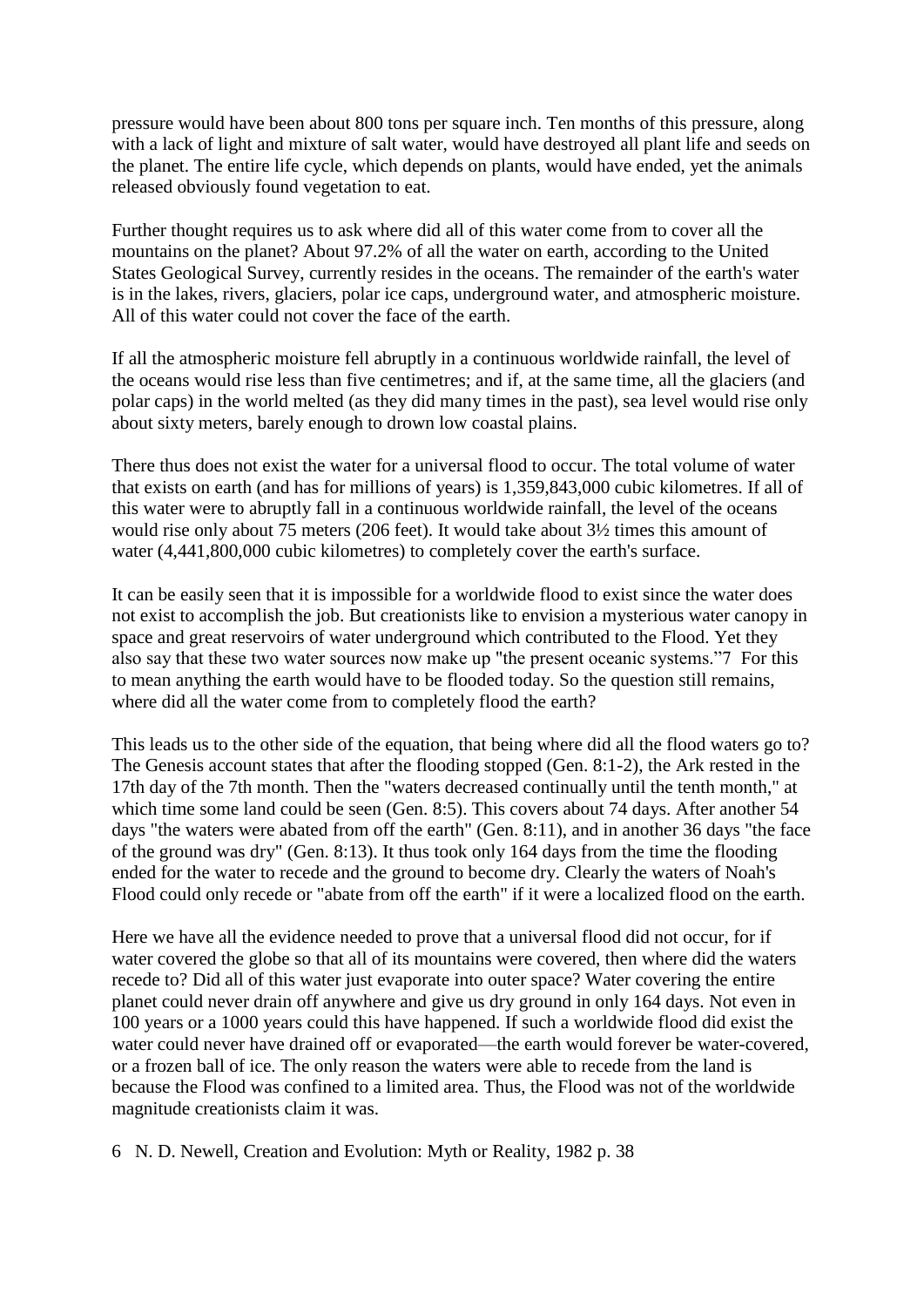#### 7 Morris, Scientific Creationism, Creation-Life Publishers, p. 211.

## **HISTORICAL EVIDENCE**

The Flood of Genesis was a true historical event which occurred at a specific period of time. The date at which the Flood occurred according to Usher's Bible Chronology, was in the year 2348 B.C. Haberman states that this date was correct within four years - "the correct date for the Deluge is from November 1, 2345 (Genesis 7:11), to November 11, 2344 B.C. (Genesis 8:14)."8

This date of the Flood falls within a period of history known as the "Bronze Age," which dates from about 3000 B.C. to 1200 B.C. The significant discovery of bronze, along with other advances such as increased trade routes, ox carts, domestication of draft horses, the bellows, potters wheel, and the plough resulted in a cultural revolution second in importance only to the modern Industrial Revolution. If there was a worldwide cataclysmic flood it would have upset world progress so drastically it would have taken centuries for the world to recover. However, there is no evidence of this at all as the Bronze Age did not stop and then restart all over again, or revert to the Stone Age.

The Flood of Genesis occurred at a period of time in which there exists definite traces of recorded history. While written records of this time are sparse, there also exist other archaeological records such as city ruins, tools, pottery, weapons, skeletal remains, and other artefacts which support the chronicles and written records that do exist. These records all show that there were many great civilizations existing in various parts of the world at the time the Flood occurred, with a worldwide population of 50 to 100 million. If a worldwide flood occurred at this time the earth's population would not yet have recovered the loss.

The Flood of Genesis thus occurred in a period of time in which we have a verifiable history of numerous civilizations existing with no evidence of a catastrophic disruption from a worldwide flood. If there was a worldwide flood then all civilizations and cultures would have been destroyed along with their advancements, governments, inventions, cultural habits, languages, and arts which were peculiar to each civilization.

What history does reveal to us however, is that none of the known civilizations and cultures throughout the world have large gaps or voids in their chronology as a result of being destroyed by a universal flood. It certainly would not be plausible to believe that they were destroyed and then suddenly, within a few years, miraculously reappeared in their original size and strength.

The six oldest civilizations that had an ongoing and well-established culture according to recorded history are: Sumer (Mesopotamia), Egypt, China, Minoan, Indus Valley, and the Holy Land or Phoenicia.

Some of the earliest written records of an advanced civilization are those of the Sumerian civilization in Mesopotamia. Its first dynasty, according to Sumerian King-Lists, dates to about 3350 B.C. Prof. Waddell has done exhaustive research on Sumerian chronicles, seals, King-Lists, and other records which show a continuous, ongoing civilization from 3350 B.C. well through the period of the Flood.9 In fact, Mesopotamia was undergoing great prosperity and expansion during the period of the Flood under the well-known ruler, Sargon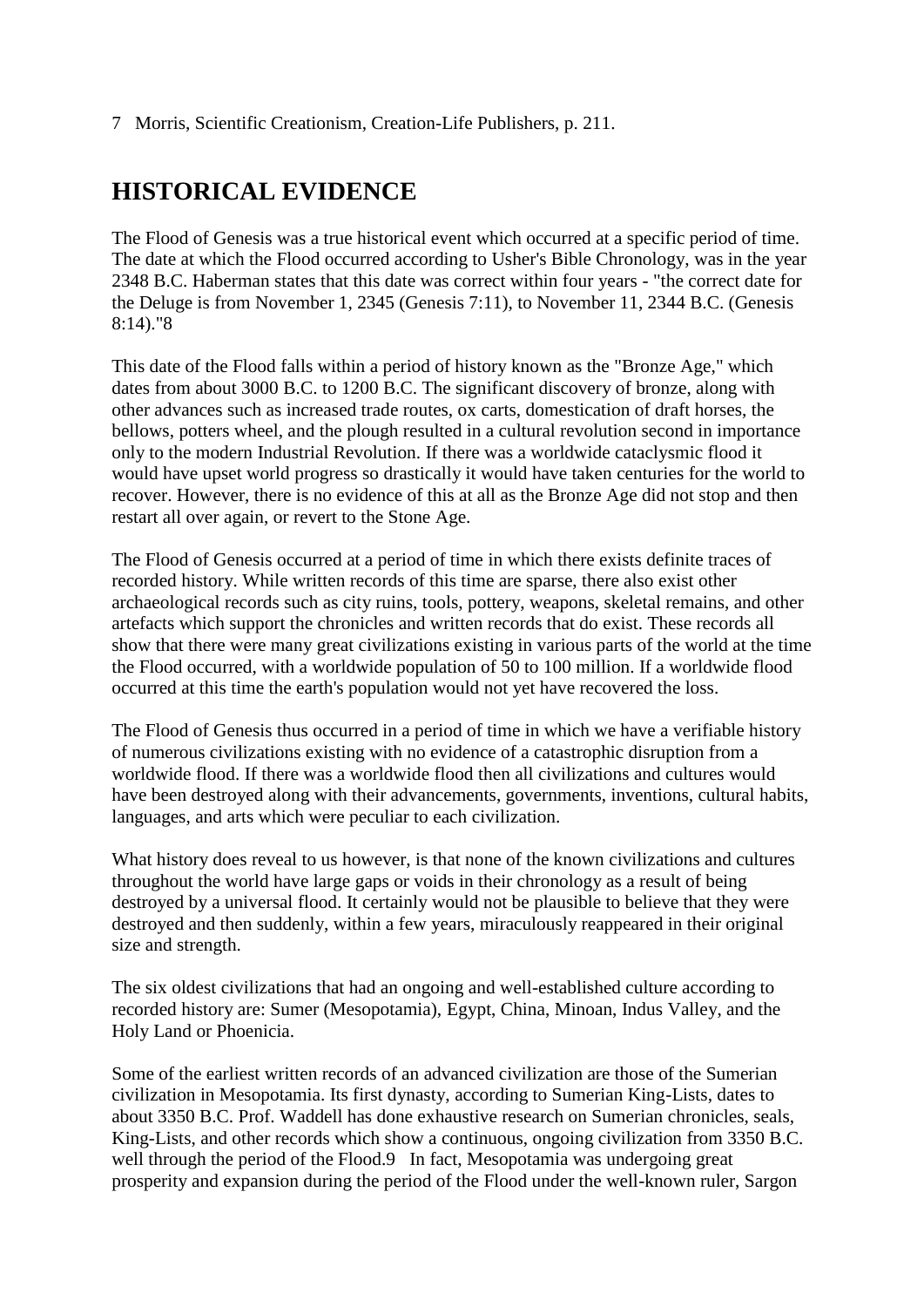The Great (2300 B.C.). Further growth and expansion continued under his grandson, Naram-Sin (2250 B.C.). By the time of Abraham (1930 B.C.), Mesopotamia was heavily populated and a thriving centre of civilization and culture. These historical facts could never have occurred if its entire civilization had been obliterated by a flood.

Of all ancient civilizations, that of Egypt is the most familiar. Egypt's dynastic history started with the uniting of upper and lower Egypt by King Menes about 3100 B.C. The period of Egyptian history known as the "Old Kingdom," extended from 2800 to 2175 B.C., which covered the third through the tenth dynasties. There was no record of a sudden and complete interruption within this great epoch of Egyptian history by a great deluge. Further, the Step Pyramid, the Great Pyramid, the Sphinx and other Egyptian monuments that were built prior to the Flood would surely have been destroyed by the magnitude of the flood described by creationists.

A reasonably accurate history of China begins around 3000 B.C. Valuable information on this culture has been obtained from the Chinese sacred book known as Shu King. According to the chronology of this text, and verified by archaeological finds, China was undergoing a prosperous period during the Yao Dynasty (between 2400 - 2200 B.C.) with no record of a cataclysmic interruption of its civilization.

Minoan history is perhaps as old as that of Egypt. Based on the island of Crete, the Minoan civilization entered a high state of cultural advancement about 2500 B.C., with the founding of Cnossos the capital city. The Minoan civilisation is often viewed as the first great civilisation of Europe and the focal point of world history around the middle of the second millennium B.C. It had already produced many artistic works, established cities, had an alphabet, and made use of bronze prior to the date of the Flood. It continued to grow and develop and by 2000 B.C. became established as a centre of trade and culture until 1470 B.C. when it was destroyed by a volcano. The archaeological remains of the Minoan civilization, including hundreds of written records on clay tablets, all show a continuous ongoing culture from 2800 to 1470 B.C. No devastating flood occurred on Crete during this period of time.

The civilization of the Indus Valley also has some very early beginnings. Prof. Waddell, who has done diggings and research in this location, shows by ancient Indian Official King-Lists and Chronicles, that this civilization's recorded history extends back to 3100 B.C.10 A thriving cultural state started around 2500 B.C., notably within its two major cities, Harappa and Mohenjo-Daro, that rivalled that of Egypt and Mesopotamia. This ancient civilization, which also contained some 100 smaller cities, towns and villages, continued uninterrupted until 1500 B.C. when it fell for unknown reasons.

We also see the same situation with Phoenicia - a thriving cultural and trade centre existing before, during and after the Flood. These six great civilizations, along with a host of other cultural groups such as the Japanese, the American Indians, and the Negro tribes of Africa, all survived the period of the Flood.

Thus, the evidence provided by history shows that no devastating universal flood could have occurred since the time of recorded history - about 3500 B.C. How could all of these civilizations, cultures, and tribes, along with the tens of millions of people that embodied them, suddenly disappear from history and then suddenly reappear all over the world, carrying on with the same cultural habits, the same style of art, the same writing and language, the same architectural designs, etc., that were often unique to each civilization.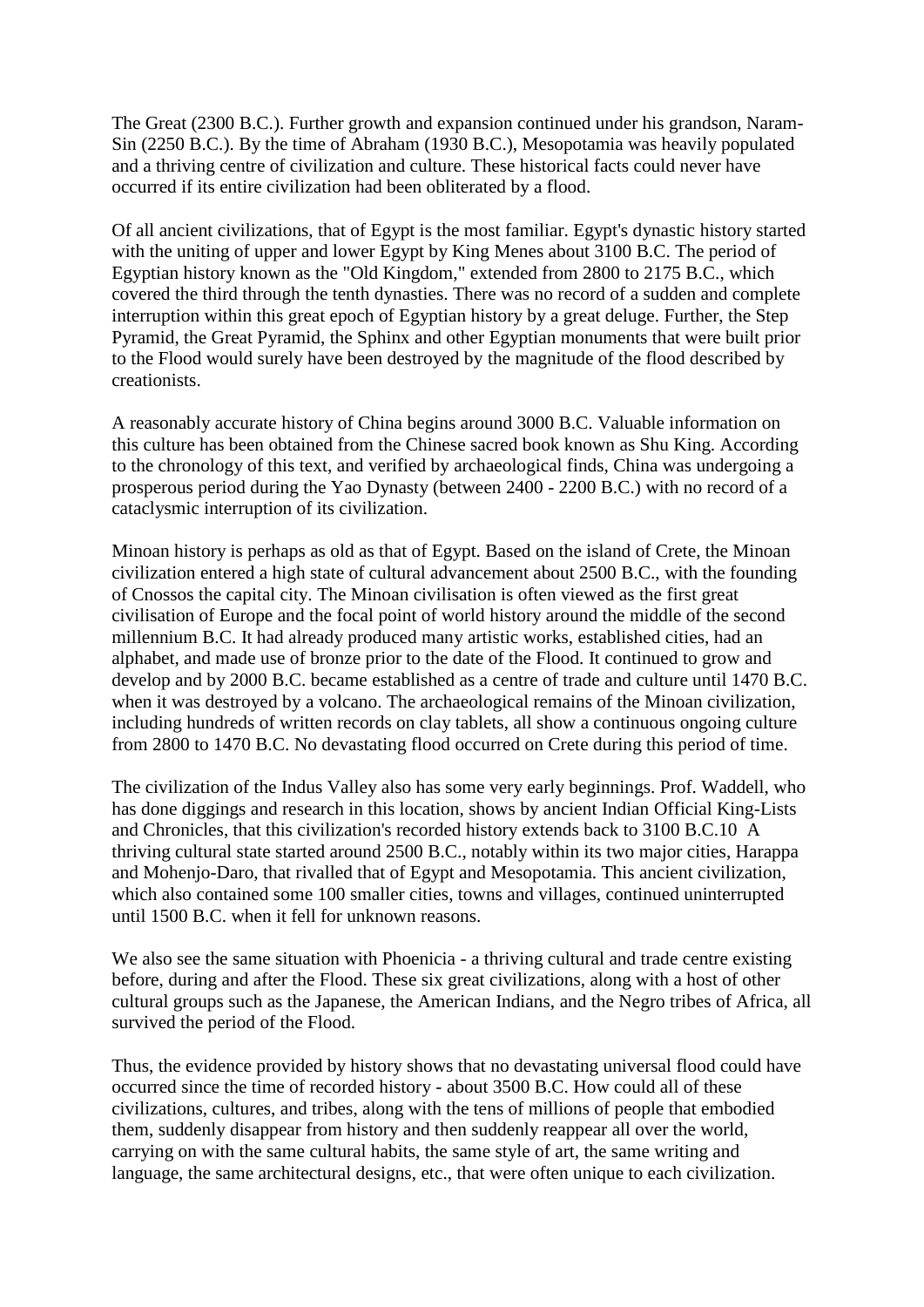History paints a very grim picture for those "fundamental" Christians and creationists who proclaim the Bible tells of a worldwide flood. In fact it proves that no universal flood had ever occurred in the past 6,000 years.

8 Frederick Haberman, Tracing Our Ancestors, (1934) p. 16.

9 See: L.A. Waddell, The Makers of Civilization, (1929).

10 Waddell, The Makers of Civilization, p. 27.

## **ZOOLOGICAL EVIDENCE**

A central issue surrounding Noah's Flood is the variety and number of animals Noah had to bring on the Ark. Creationists have claimed that all species of life existed contemporaneously before the Flood:

Apart from this premise [evolution], there is no reason to doubt that man lived at the same time as the dinosaurs and trilobites. The creation model postulates that all the organisms of the fossil record lived together in the same world.11

Here again we see the tactic of creationists to refer to those things they don't like as being "evolution." Yet the question is, if dinosaurs and other extinct life forms lived contemporaneously with man, where is the evidence of this? It was claimed that there was evidence of human footprints alongside dinosaurs prints in Texas, and books were devoted to this subject.12 The so-called human footprints were latter proven to be prints of dinosaurs.

If all species lived contemporaneously prior to the Flood, then to maintain consistency in their interpretation of Scripture creationists have to say that all species of animal life were brought on the Ark. This includes dinosaurs, sabre-toothed tigers, mammoths, trilobites, and millions of other now extinct species; for Noah was commanded to bring all living things on the Ark:

And of every living thing of all flesh, two of every sort shalt thou bring into the ark to keep them alive with thee; they shall be male and female.13

Of all species of life that have ever existed upon the earth 99 percent are now extinct. With about 1.5 million species living today we can conclude that 150 million species have existed with about 148 million that have become extinct.14 We now have an exceedingly larger number of animals to fit on the Ark than just the animals we have today. To help remedy this problem some have said that "larger animals such as dinosaurs could be represented on this boat by young dinosaurs."15 This does not help much in making room for all these animals nor does it explain how or why these animals became extinct. It would absolutely make no sense to bring all these life forms on the Ark if 99% of them were to die anyway! After all, the purpose of doing so was preserve these animals, or "to keep them alive" (Gen. 6:19).

These obvious problems have led most creationists to now say that the Flood was responsible for the extinction of all species, such as dinosaurs, which are represented in the fossil record. Since they became extinct by the Flood then that tells us that they were not on the Ark. This again raises the question of why did Noah fail to bring all of the animals on the ark as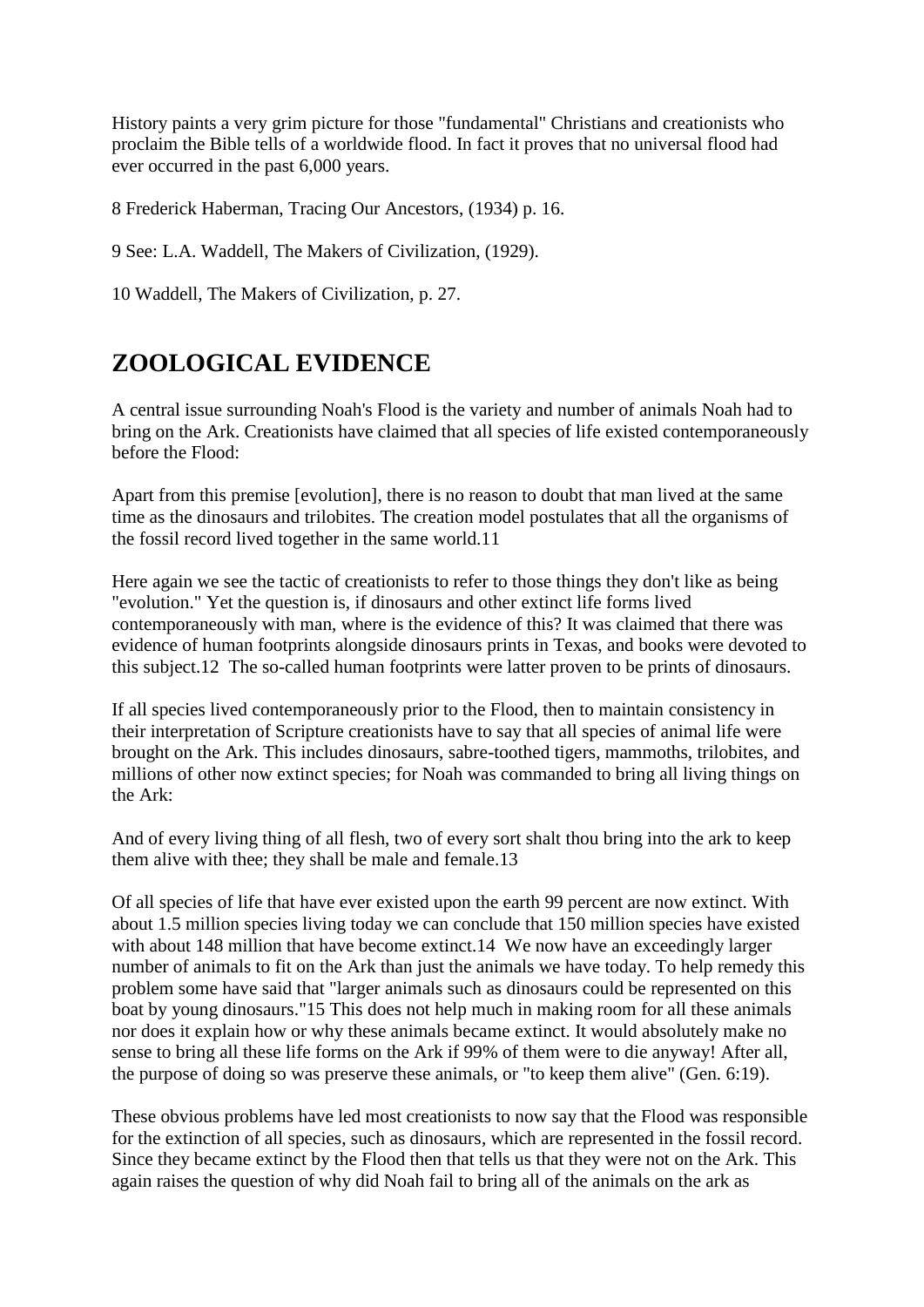commanded? If the Flood was the cause of their extinction we have to conclude that Noah was in gross disobedience to God's command by leaving 99 percent of the living things out of the Ark allowing them to become extinct.

But the Bible says that "Noah did according to all that God commanded him" (Genesis 6:22). So Noah was not in gross disobedience to God's command. The only other conclusion is that the creationists are dead wrong about the age of the earth, the extinction of species by the Flood, and their universal flood concept. Palaeontology tells us that the vast majority of living things became extinct millions of years before Noah's time.16 The testimony of Scripture and science allows us to conclude that the creationists are dead wrong. There was no mass extinction of living things only a few thousand years ago by a worldwide flood.

If creationists still want to believe Genesis speaks of a worldwide flood, then Noah would still have been required to bring a sample of each species now living into the Ark. Could such a feat be accomplished given the number of species and the size of the Ark? In Genesis 6, God specified to Noah the size of the Ark:

The length of the ark shall be three hundred cubits, the breadth of it fifty cubits, and the height of it thirty cubits.17

With a cubit being about 18 inches long, the ark would be about 450 feet long, 75 feet wide, and 45 feet high. Further, the Ark was to have three "stories" or decks. The total volume of the Ark would have been about 1.5 million cubic feet.

However, the space available assumes every cubic inch of space is utilized which is far from practical. There would need to be space to get at the animals to feed them and for head room, breathing room or ventilation, naturally wasted or unused space would exist, exercise space would be needed, etc. Also the decks and beams would consume space. We thus could conservatively reduce the available space on the ark by one fifth giving about 1.2 million cubic feet of usable storage space.

Noah was commanded to bring "two" of every animal and "creeping thing" into the ark, but of "every clean beast," and of the "fowls of the air" he was to bring in by "sevens" (Gen. 7:2- 3).18 There currently exists 200,000 species of animals, over 900,000 species of insects, and about 450,000 species of plants.19 We could estimate the number of "clean" animals along with all the birds to be about one sixth of the animals or  $33,000$  in number. Thus Noah would have needed room for 231,000 "clean" animals (7 x 33,000), 334,000 unclean animals (2 x 167,000), and 1,800,000 insects (2 x 900,000).

A squirrel or rabbit would need about 3 cubic feet of space. As for an elephant, it would need about 1400 cubic feet of space. A turkey would need about 9 cubic feet, a 15 foot crocodile and a 600 lb. gorilla each require over 140 cubic feet of space. A fox would take up about 10 cubic feet, a lion 120, and a 20 foot tall giraffe would require 900 cubic feet of space. We could justly figure 10 cubic feet of space per animal on the average, and about .05 cubic foot of space for insects (this would also include the space needed for their stalls, cages, containers, etc.).

We have to also consider food for the animals which God told Noah to bring on the Ark (Gen. 6:21). Since Noah and the animals were in the Ark just over a year, there would have to be storage space for one year's supply of food. On the average, a person can eat about 1300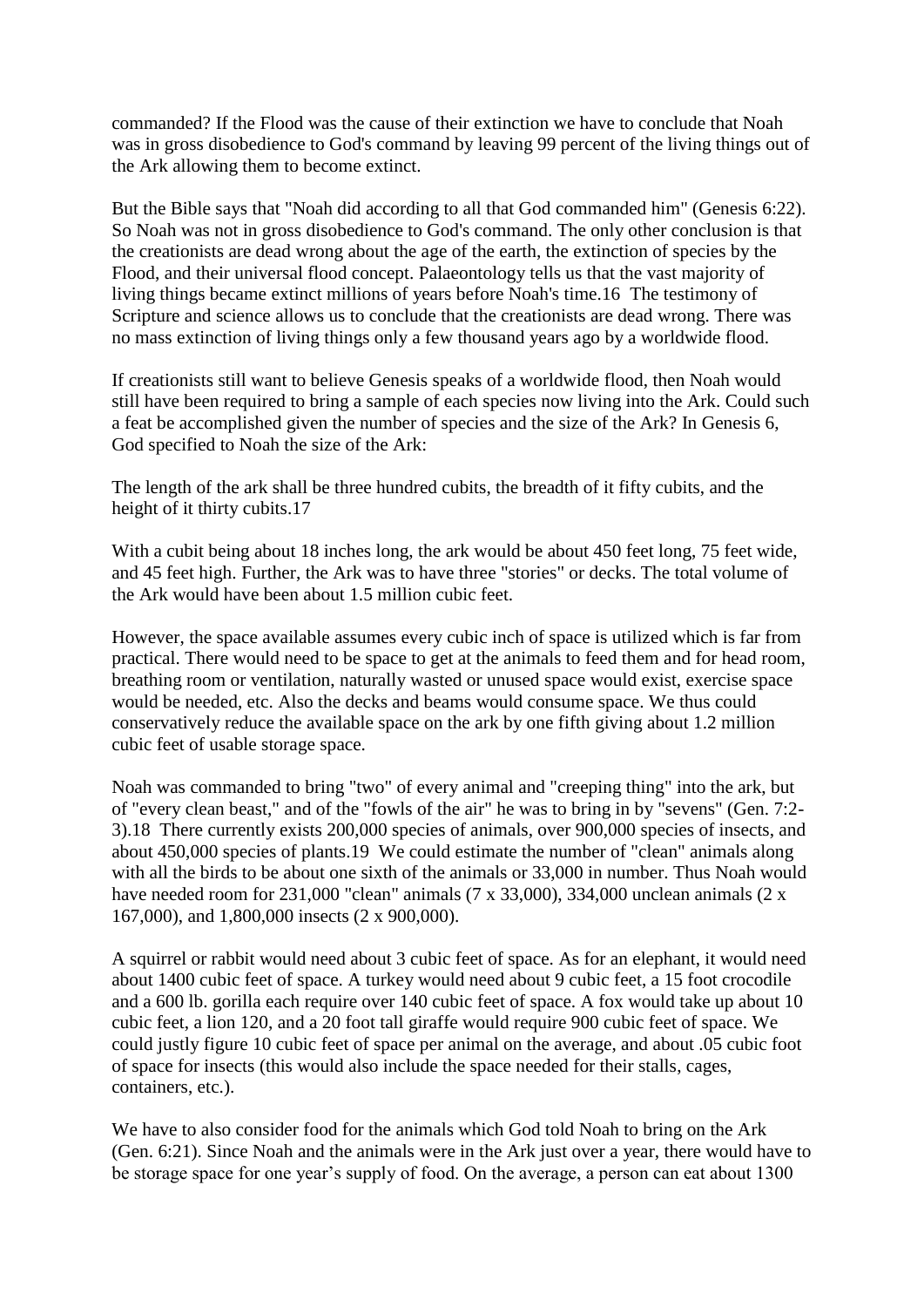pounds of food a year which is about 7 times his weight in food. An elephant can eat about 60,000 lbs. of food a year which is 7 to 8 times its weight. The average ox or cow can consume about 24,000 lbs. of food a year which is about 14 times its weight. One wolf can eat a sheep a week or 52 sheep a year which is about 20 times its weight while a lion can eat about 35 times its weight. A shrew can eat several hundred times its weight in a year. Since the weight of many types of food, such as hay, is less dense than body weight they would occupy much more space. It would be more than fair then to consider 8 times the space needed on the average for food storage for each animal and insect. Based on this, the following table represents the space needed for a one year voyage:

With only 1.2 million cubic feet available on the Ark, we can see from these figures that Noah would have needed at least 43 arks to accomplish the job of storing all the animals and their required food. This, of course, does not take into consideration the food needed to keep the animals alive (such as sheep) for the meat eaters (such as wolves). It does not consider plants, most of which could never survive a worldwide flood. It does not consider reproduction of animals. It does not consider water for drinking and bathing. Nor does it consider all the species that have become extinct since Noah's time. The need for 100 Arks would be a more likely figure.

We also must consider the impossible task of Noah gathering every species of animal, marine life, insect, bird, plant, and microbe from every corner of the planet, and then somehow redistributing them back to their original habitat. It is a task which all the modern zoos with all their trained keepers and explorers could not accomplish. Further, many animals require a specific climate and habitat in which to live. The polar bear and penguin of the arctic cannot live in the same environment as a hippopotamus and chimpanzee of the tropics. How could all of these animals survive together on an ark or on the mountain side where the Ark landed? The environment of the Ark could not have been suitable for all species of animals and plants.

Such problems were never encountered since Noah never collected specimens from all over the globe. He collected only those animals which were in the area he lived and where the Flood occurred. This obviously was done so as not to create an ecological void in that part of the earth. We have to either consider this to be the case or face the insurmountable problems associated with a universal flood. All zoological evidence shown here and much more all prove there was no universal flood.

11 Henry M. Morris, Scientific Creationism, p. 112, 117.

12 John D. Morris Tracking Those Incredible Dinosaurs, (1980).

13 Genesis 6:19

14 These are rather conservative figures as one biology text states that the species now living represent "Probably less than one tenth of one percent" of all species that have ever existed. William Keeton, Biological Sciences 3rd ed., W.W Norton & Co., 1980, p. 802.

15 Walter T. Brown, In The Beginning, 1986, p. 16.

16 90 percent of all living things became extinct during the Jurastic period about 60 to 100 million years ago.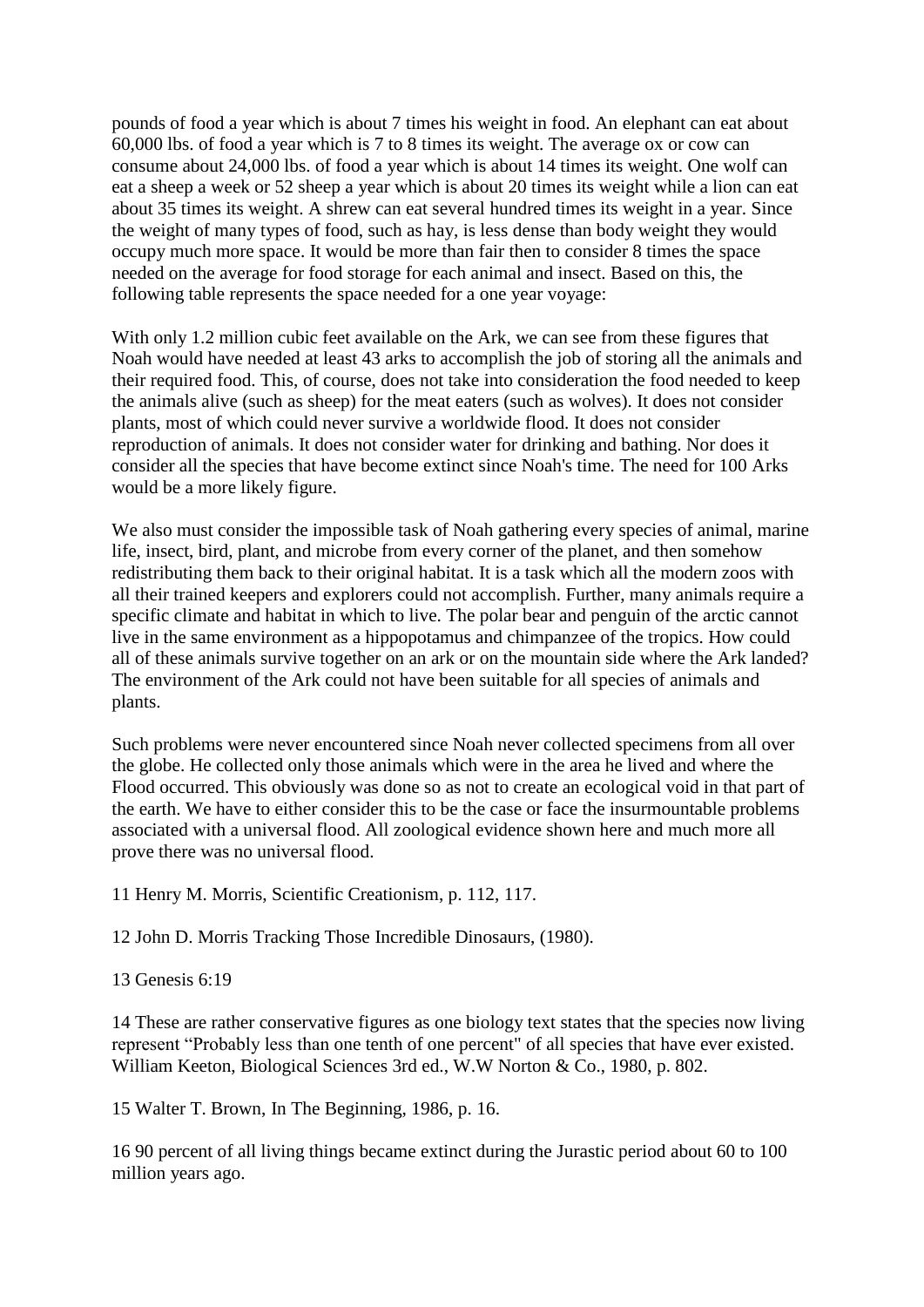17 Genesis 6:15

18 The wording of some translations is "seven pairs."

19 Many species become extinct each year (currently about 200 a year), so there were many more species existing in Noah's time.

## **RACIAL EVIDENCE**

Perhaps one of the more difficult problems proponents of a universal flood have to answer, and one they most often avoid, is how could the eight survivors of the Flood produce the numerous racial types of man that exist upon the earth.

A belief of the "Christian" sect known as creationism is that all the world was populated from the descendants of Noah's three sons. In other words, "all tribes and races came from a common ancestral population.20 Creationists are forced to place this common population, consisting of eight persons, some time after the Flood since they believe in the extinction of all people by a universal Flood.

Noah and his family were obviously of one race. The Bible states that Noah was "perfect in his generations" (Gen. 6:9). The word "generations" here is the Hebrew word "T0LEDAH," and means "descent." Noah was perfect in his descent from Adam meaning his lineage had not mixed with any other races. Creationist try to tell us that this racially pure family developed (or evolved) into the present day races, but never specifically explain how, when or why this transformation occurred.

The concept that all nations and races descended from Noah's sons did not originate with the early Christian writers. When the famous naturalist and zoologist Georges Cuvier devised his classification of races in 1790, he listed three types: Caucasoid, Mongoloid, and Negroid. Soon afterwards many started comparing this classification with Noah's three sons, Shem, Ham and Japheth. As racial distinctions became more evident and debated, the churches and literalists picked up on Cuvier's classification and molded it into a new religious doctrine. They taught that the Negroid race descended from Ham, the Mongoloid race from Japheth, and the Caucasian race from Shem. This doctrine insults and contradicts both the word of God and science.

Cuvier's classification of races was just prior to the advent of Egyptology the studying and discovering of the ruins of ancient Egypt by such men as Jean Francois Champollion in the 1820's. The ancient Egyptian monuments, tombs, and temples reveal a vast storehouse of ethnographical records in the form of paintings, mummies and sculptures displaying different racial types of man. Certain racial types can be distinguished in paintings and sculptures dating as far back as the 4th millennium B.C., as Prof. Coon explains:

"…racial differentiation can be traced back to at least 3,000 B.C., as evidenced in Egyptian records, particularly the artistic representations."21

In the era just after the Flood (2300 to 2000 B.C.) there appear many clear and well marked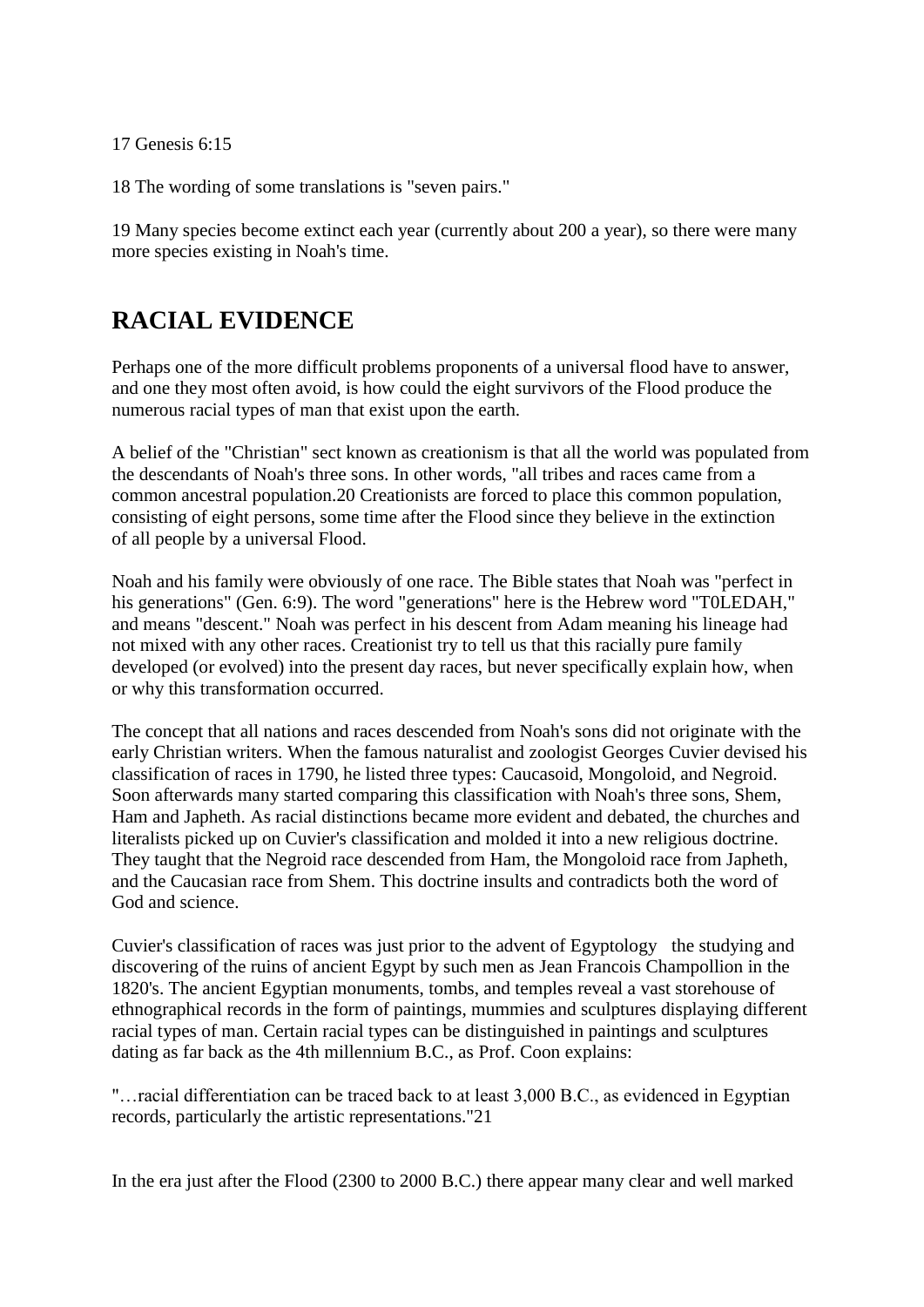racial types in the paintings and sculptures from Egypt as well as Mesopotamia. By 1600 B.C., an even greater diversity of distinct racial types can be found. Each of these types are represented as they appear today showing that they were permanent throughout all history and had never undergone any type of transformation.

Creationists would have us believe that eight white people that existed after the Flood, somehow changed into different racial types almost instantaneously. Why is it that this type of drastic evolutionary change has never occurred since? If we can believe that such a racial transformation occurred, then there should be no reason not to believe any manner of evolution occurring over tens of millions of years, for the latter is more believable than the former.

It is important to understand the hypocrisy and inconsistency that "creationism" rests upon. Creationists are allowed to do the impossible because they are on God's side, but evolutionists are not allowed to use the same principles in presenting their ideas.

Evolution is evolution whether used by "creationists" or "evolutionists." Thus if an amphibian could not gradually evolve into a reptile, then a group of white people could not have evolved into Negroes, Indians, Chinese, Polynesians, Pygmies, etc., especially in just a few hundred years time or less.

The racial evidence supplied to us by the ancient paintings and sculptures from Egypt and elsewhere clearly dispels a any foolish notion of a worldwide flood. This evidence of the antiquity and permanence of the races, which is verified by the laws of genetics, proves that all people were not destroyed in a universal Flood.

To overcome this problem, some have suggested Noah brought a representative pair of each race on the Ark.22 Peter, in speaking of the Flood, says that only "eight souls were saved" on the Ark (1 Pet. 3:20  $\&$  2 Pet. 2:5). The only way then to get the other races on the Ark is to say that these other races are not regarded as people, but are inferior "beasts" or "living creatures." The claim that other races were on the Ark is sheer speculation.

The science of ethnology and anthropology have shown that every single racial type that existed prior to the Flood existed after it. This proves that the Flood was confined to a specific geographical area. ALL people on earth were not destroyed by the Flood as creationists claim. In Luke 17:26-29, Christ likens the "days of Noah" with the "days of Lot." In each case the people experienced a catastrophe which "destroyed them all." Yet everyone acknowledges that "in the days of Lot" allthe people on earth were not destroyed, only all the people in Sodom were. Likewise, only all the people in the Flood were destroyed, not all the people on earth.

It cannot be supported by any rational or biblical means that all races were destroyed by a flood and then instantaneously reappeared or were formed thereafter. It is infinitely more logical that all races were separately created by God on the planet, and they each survived the Flood, as did numerous other life forms, by being outside its realm and geographical influence.

20 Henry M. Morris. Scientific Creationism, p. 183.

21 Carleton Coon, The Origin of the Races, 1962, p. 3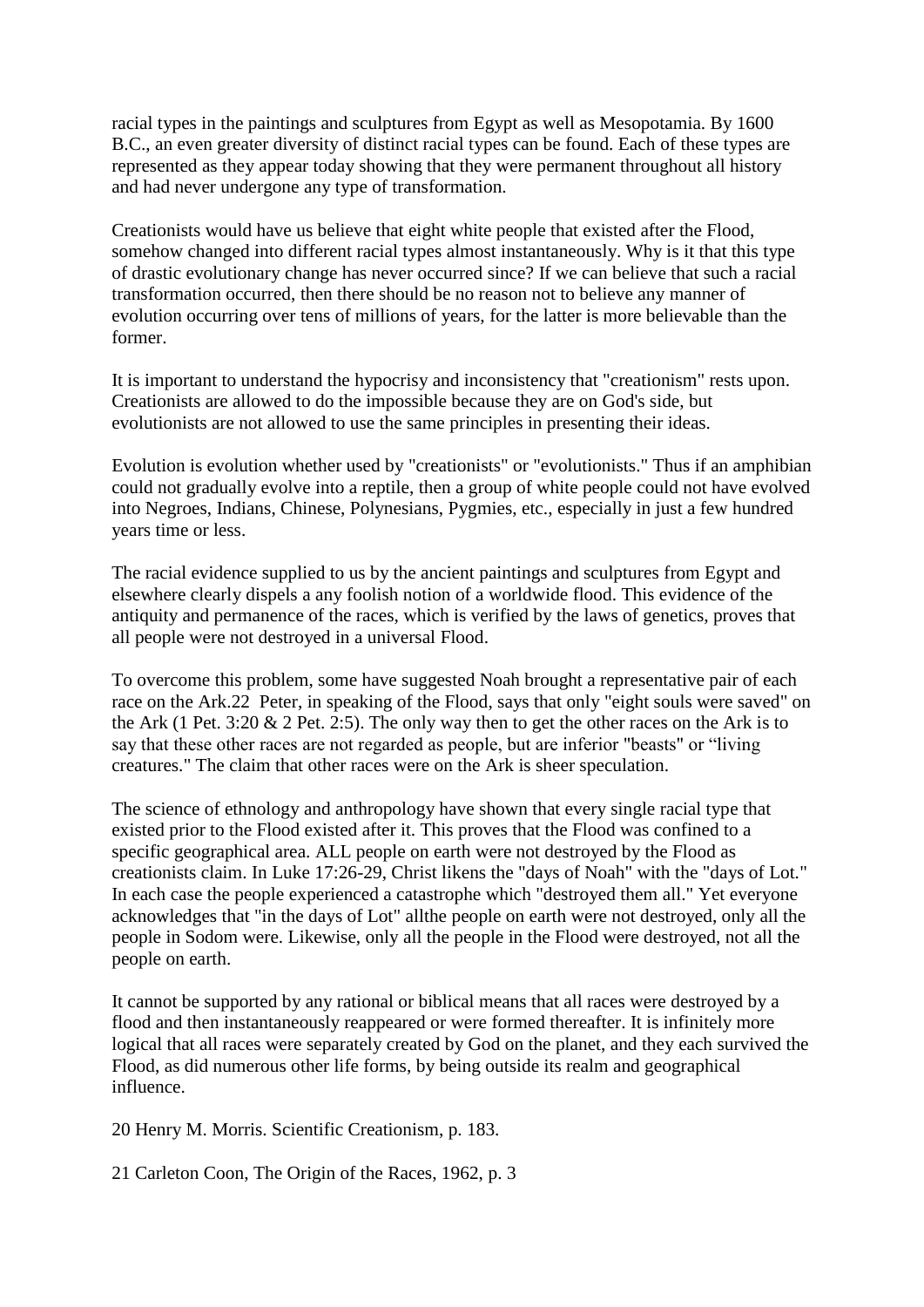22 The book, The Genesis Flood, pp. 17-20, stressed the point that all mankind was destroyed by the Flood," and that "Noah and his family were the only ones who escaped the judgment waters."

## **LOCATION OF THE FLOOD**

According to Scripture, when Adam and Eve were expelled from Eden they departed out of it to its east side, since God had "placed at the east of the garden of Eden Cherubims" to keep them from "the way of the tree of life" (Genesis 3:24). Thus Adam, Eve and their descendants were now to live at the east side of Eden. This was to be the new Adamic homeland and would later become the site of the Flood. Thus if we can locate Eden we then can easily find the location of the Flood. Scripture gives the following reference as to the location of Eden:

8 And the LORD God planted a garden eastward in Eden; and there he put the man [ADAM] whom he had formed.1

This tells us that the garden, which was within Eden, was eastward or "in the east"2 or "to the far east."3 For this information to have any value in locating Eden, we need to have a geographical point of reference. In other words, from what point or area did Eden lie east of. It is most likely that Moses was in the "wilderness," or the area Israel wandered for forty years, when he wrote down the historical account of Genesis. This would be somewhere from Mt. Sinai to the edge of Canaan. Thus Eden was eastward of this area.

One popular belief of the location of Eden has been in the Tigris-Euphrates region known as Mesopotamia. However, if this was Eden it would not have been referred to as a land in the east. This region was very well known since it was a major centre of population, just like Egypt, and was called by the name of Shinar. Thus Mesopotamia would never have been referred to as a land to the east anymore than Egypt would be referred to as a land to the south. If Eden had been located here then its location in Genesis 2:8 would have read, "in the land of Shinar," or "in Mesopotamia." This is exactly how this land area was referred to by Moses in Genesis 10:10, 11:2, 14:1, 14:9, and 24:10. This area was therefore well known to Moses by a common name.

The inhabitants of Mesopotamia, even before Moses' time, understood that the Garden of Eden had been located to the east of their land, as Prof. Waddell had pointed out:

In Sargon's Chronicle, as extracted in the Omen literature of the later Babylonians, he calls this distant land far to the east of Mesopotamia "The Good Edin [Eden] Land" … And it is called by Sargon's son King Manis-Tusu "Garden of Edin, the Fruitful." … And this "Garden of Edin" is definitely placed by Manis-Tusu's own inscriptions to the east of Anshan of Persia.4

It was clear to the inhabitants of ancient Mesopotamia that their land was not the "Garden of Eden." Rather it was to the east of them. We must therefore look further east for the location of Eden to a land area that would not have been commonly known by name at that time. Scripture gives us further evidence regarding the location of Eden by describing its geographical boundaries:

10 And a river went out of Eden to water the garden; and from thence it was parted, and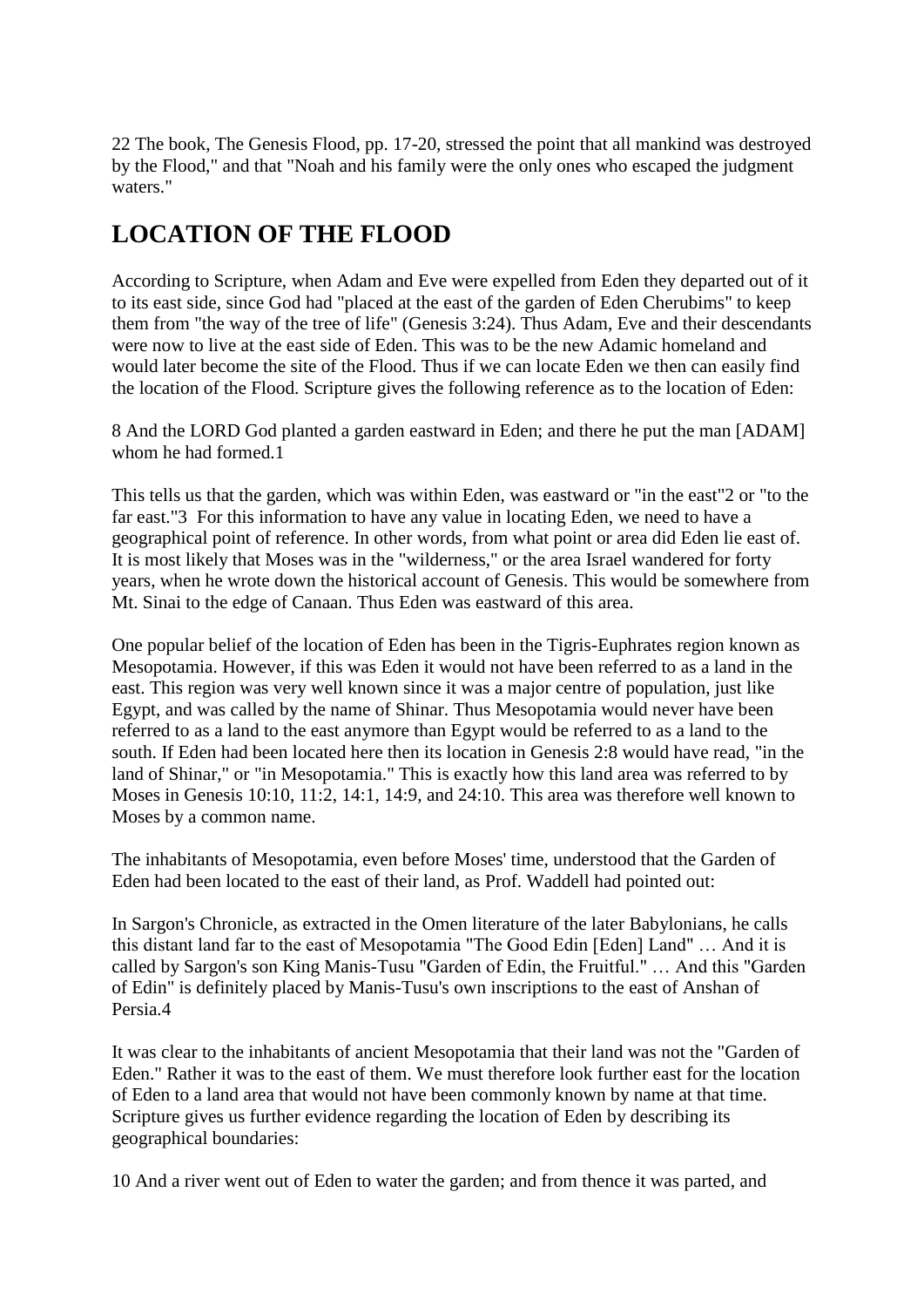became four heads.

11 The name of the first is Pison: that is it which encompasses the whole land of Havilah, where there is gold;

13 And the name of the second river is Gihon: the same is it that encompasses the whole land of Ethiopia.

14 And the name of the third river is Hiddekel: that is it which goes toward the east of Assyria. And the fourth river is Euphrates.5

Because the word "Euphrates" is mentioned here most have naturally assumed that Eden must have been located in Mesopotamia. However, these passages describe an area that has four rivers which flowed from one source. This is not at all descriptive of Mesopotamia with only the Tigris and Euphrates rivers. Further, in ancient times these two rivers did not merge into one river as they do today.

The word "Euphrates" is from the Hebrew word "PERATH" and implies "a river of the east."6 The Euphrates in Mesopotamia seems to have derived its name after the original river Euphrates of the "east" in the land of Eden, which was "eastward" of Mesopotamia.

Some Bible scholars have thought that the "Gihon" was the Nile because it "encompasses the whole land of Ethiopia." The word "Ethiopia" comes from the Chaldean word "KUWSH" or "CUSH."7 The oldest origin of this word comes from northern India where the Hindu Cush Mountains still bear that name.

The "Pison" has for centuries been attributed to the Indus or Ganges River in India. This was derived from ancient records that go back to Josephus and beyond which describes Havilah (Gen. 2:11) as equivalent to India with the Pison as one of its rivers.

The river Hiddekel has popularly been identified as the Tigris. But the Chaldean word from which Hiddekel is derived, "CHIDDEQEL," is also of 'foreign origin,'8 and is most likely a borrowed name from the ancient cast. This is probably why it was described as the river that flows "toward the east of Assyria" (Gen. 2:14), so as not to confuse it with the more familiar river that flows within Assyria (or Mesopotamia) bearing the same name.

This information also invites us to look for the ancient site of Eden somewhere further east than Mesopotamia, to the area of central Asia and northern India. Frederick Haberman, in analysing this and other evidence from some of his colleagues, identifies the location of Eden as follows:

Such a location of four rivers starting from one source we find on the Pamir plateau in Central Asia, between the Tian Shan mountains on the north and the Hindu Cush on the south. Cush is the original word for Ethiopia and a word older than the division of languages. From the lakes of that plateau issue four great rivers: the Indus, the Jaxartes, the Oxus, and the Tarim. The Oxus is still called by the natives the Dgihun or Gihon; the Chitral branch of the Indus answers the description of the Pison; the Jaxartes is the original Euphrates; and the Tarim going toward the east is in all probability the Hiddekel.9

Haberman, in quoting other researchers and archaeologists, reveals that the people of Asia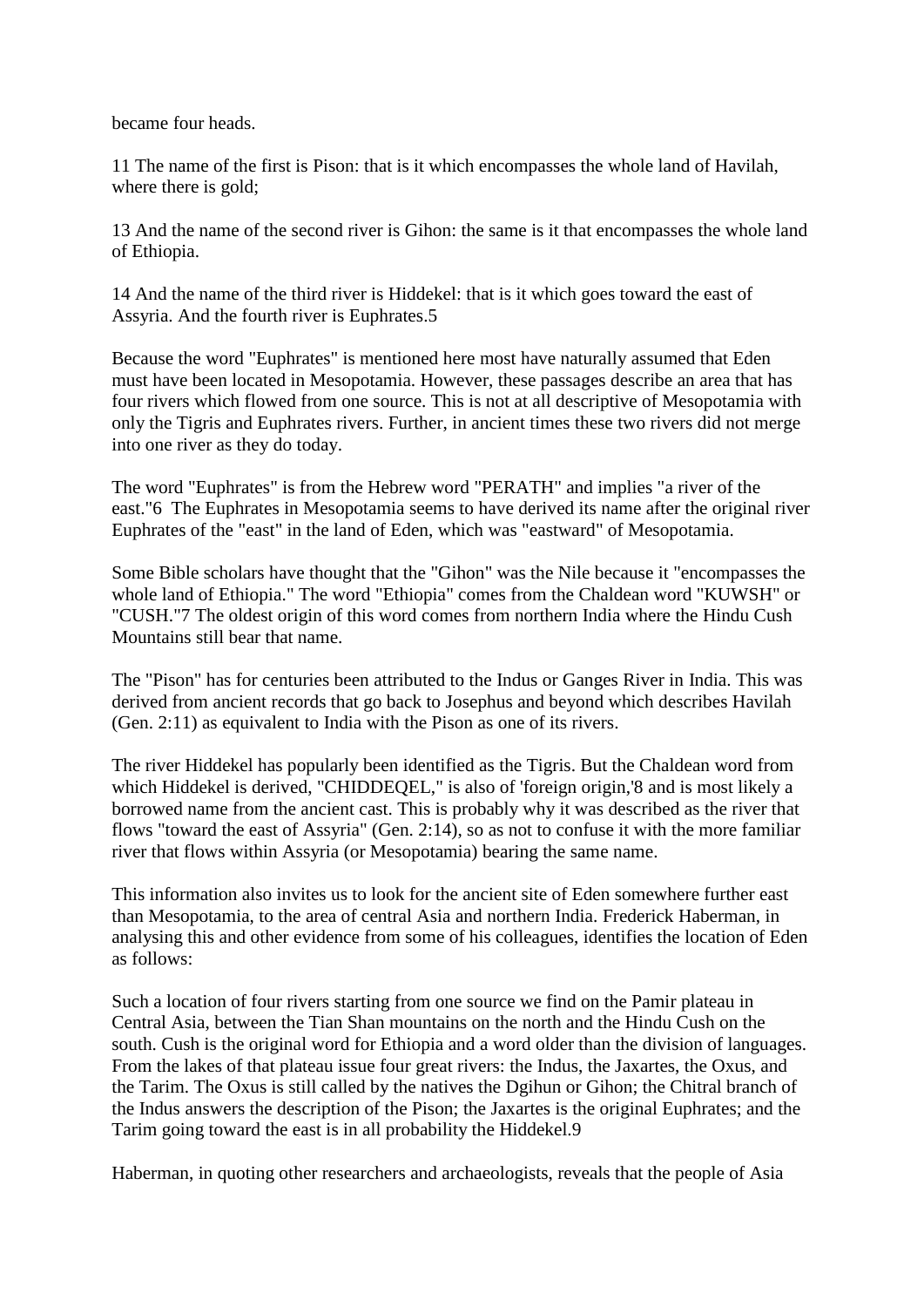consider the plateau of Pamir to be the original Eden and the central part of the world. It was thus on the east side of the Pamir Plateau (Eden) which became the homeland of the Adamic race up to the time of the Flood. Today this land is known as the Tarim Basin or Eastern Turkestan.

This region of the Tarim Basin, being surrounded by some of the highest mountain ranges on all sides, forms a gigantic basin in the earth's surface. Its area measures a thousand miles long and about 350 mile wide. Thus, though it can be called a "localized" flood it was by no means a small flood. It was by this flood that God brought judgment upon all that were in the land, not all that were on the earth.

1 Genesis 2:8 Same wording is used in the Septuagint Translation.

2 Ferrar Fenton Translation.

3 James Moffatt Translation.

4 L. A. Waddell, The Makers of Civilization, (1929) p. 117.

5 Genesis 2:10-14

6 Strong's Exhaustive Concordance, O.T. #6578.

7 Ibid., O.T. #3568 Strong also states this word is probably of foreign origin, meaning that the name "Ethiopia" in Africa was derived from another land.

8 Ibid., O.T. #2313

9 Frederick Haberman, Tracing Our Ancestors (1932) p. 11-12.

### **THE NEED FOR AN ARK**

In attempting to support the belief in a worldwide flood, creationists claim that no Ark would be necessary or even needed at all if the Flood was only a local one. This line of thinking stems from their misunderstanding of the nature and purpose of the Flood, as they state:

"…we agree that the sheer massiveness of the Ark staggers the imagination. In fact, this is the very point of our argument: for Noah to have built a vessel of such magnitude simply for the purpose of escaping a local flood is inconceivable. The very size of the Ark should effectively eliminate the local-flood view from serious consideration among those who take the Book of Genesis at face value."10

This clearly reveals some errors in the reasoning of the creationist doctrine, one being the idea that a "local flood" means a "little flood." The usual conception of a local flood is one that wipes out some community or village. In other words, a flood of a rather small size covering perhaps a few square miles or so. However, this conception of a flood is but a puddle in comparison the actual Flood of Genesis which covered an area of about 350,000 square miles—larger than the states of Texas and Oklahoma combined! This was no puddle.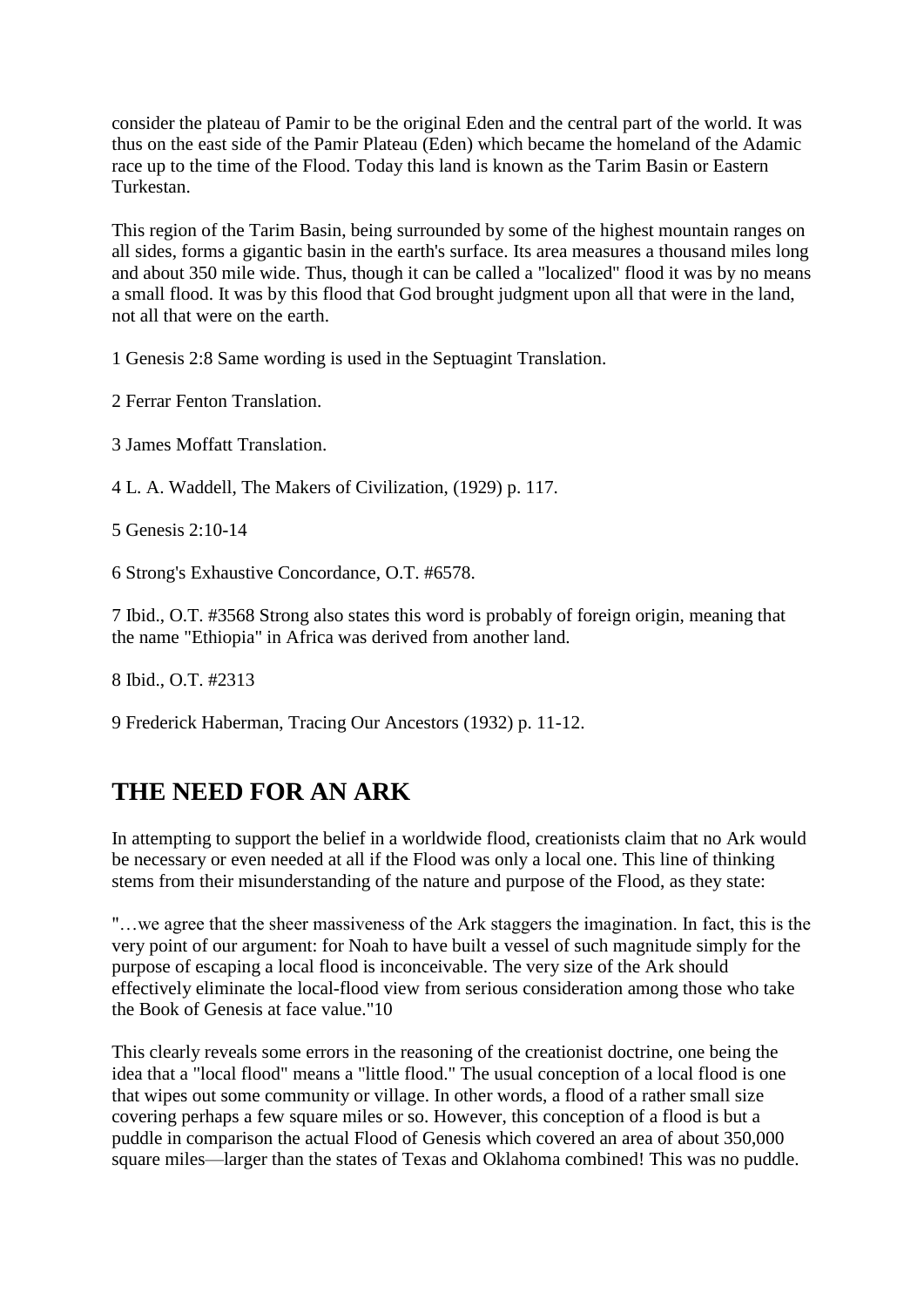As previously shown, and as many others have demonstrated, the size of the ark was far too tiny for the purposes that a universal flood would have required. And, indeed, its size would be too large if it was for a small "local flood." But as shown the Flood of Genesis was of a great magnitude, perhaps the greatest flooding of dry land which has ever occurred. For this size of a flood, and this size only, would the size of the Ark given in Genesis be appropriate.

Creationists further question the need for an Ark if the Flood was not universal because during the time it took Noah to build the Ark, he could have easily walked to a safe location. Their reasoning goes like this:

How much more sensible it would have been for God merely to have warned Noah of the coming destruction, so that he could move to an area that would not have been affected by the Floods."11

Anytime man tries to second guess what is and what is not "sensible" for God to do according to his understanding of things errors are inevitable. God had long ago informed man that: "my thoughts are not your thoughts, neither are your ways my ways, says the LORD."12 Man's way would have Noah and his family simply walk out of harm's way, but this is not the way of God.

Why then did God have Noah build an Ark if the Flood was not universal? It was a test of faith. But more than that, it was to serve as an example and message of faith and salvation to future generations:

By faith Noah, being warned of God of things not seen as yet, moved with fear, prepared an ark to the saving of his house; by which he condemned the world and became heir of the righteousness which is by faith.13

Such things, says Paul, as happened to Noah and others in Scripture are "for examples, and are written for our admonition" (1 Cor. 10:11), and "for our learning" (Rom. 15:4). Noah's task of building the Ark and the destruction of all others in the land was to serve as a lesson of judgment and punishment, and how the righteous will be saved by faith. Without the difficult task of building the Ark, there would have been no test of Noah's faith.

The Scriptures show that God's way is not going to be as easy or as "sensible" as man's way. God had established things in this manner to provide us with a test of faith, for it would not require any faith in God to do as our carnal nature directs us, or to act by what seems right or "sensible" in our own eyes and heart.

So once again the creationists and fundamentalists have undermined one of the messages of the Bible, a message of faith, in order to support their fairy tale.

10 Whitcomb & Morris, The Genesis Flood, 1961, p.11.

11 Ibid.

12 Isaiah 55:8

13 Hebrew 11:7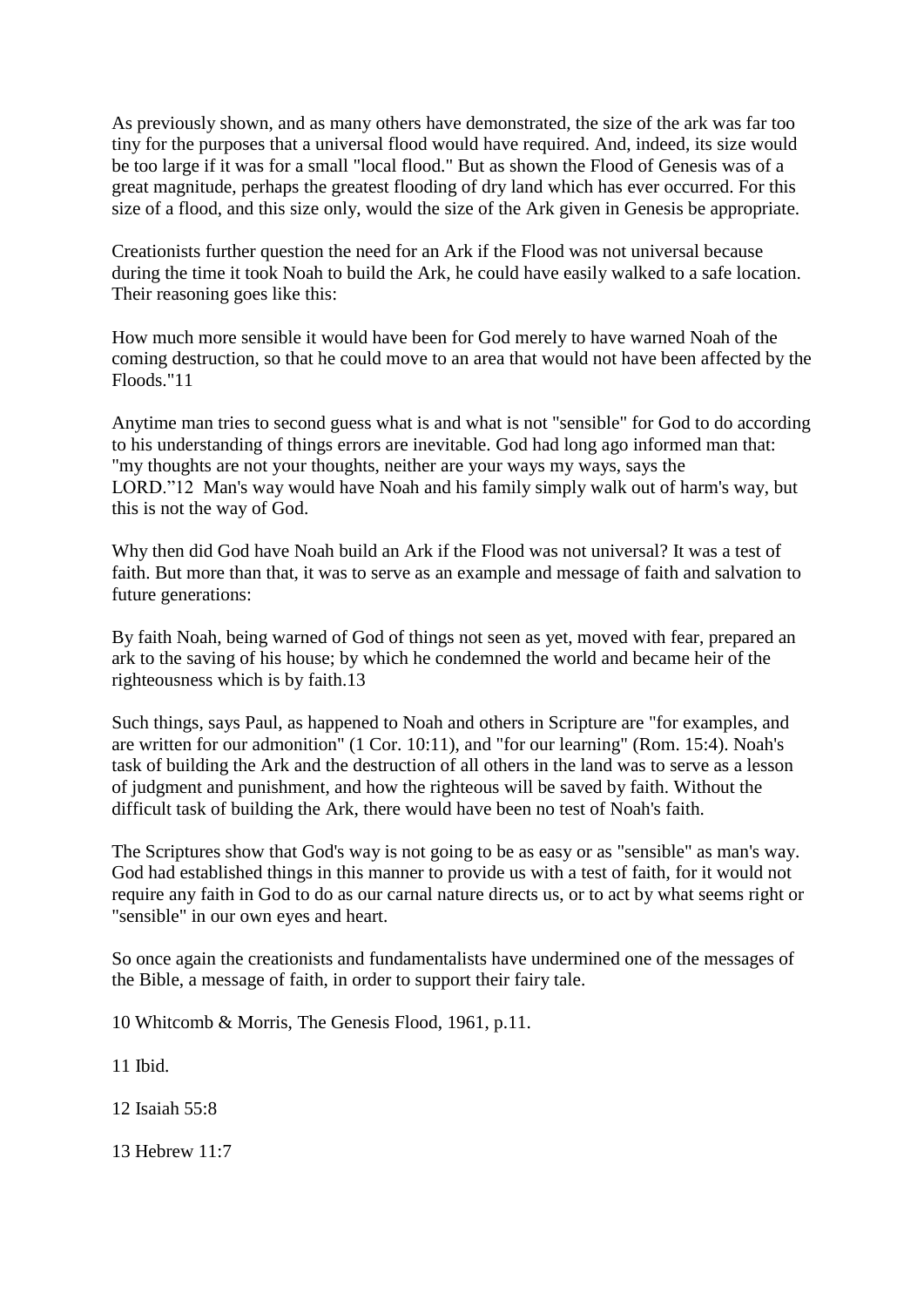## **CONCLUSION & COMMENTS**

FACTS vs SPECULATION Those who take the position of a literal worldwide flood are forced to engage in considerable speculation in order to support their position. Some of these speculative arguments, which are unfounded and unsupported by facts from Scripture, history or science, include the following:

That God had created more water than originally existed and then after the Flood made most of it disappear.

That other races of man were brought on the Ark, or that all races evolved out of one family.

That all of the species of life had been gathered from every corner of the globe and then somehow redistributed to their original location and habitat.

That all species of life, in groups of two or seven, and all their required food for a year, easily fit within the limited space of the Ark.

That all types of marine life could have survived the fresh waters of the flood rains.

That all strata and sedimentary formations were formed rapidly within less than a year instead of millions of years.

That the great mountain ranges did not exist 5000 years ago but had undergone uplifting or creation by the Flood.

That the "antediluvian geography" which existed prior to the Flood was radically different from the geographical layout that exists today.

That natural and geological processes did not always occur at a uniform and predictable rate.

These and other claims are derived from predictions and speculations based on the belief that a universal flood occurred. They are not scientific or provable facts. True scientific application requires one to objectively gather and examine all data and facts and use them to arrive at a conclusion. Scientific creationism starts with a predetermined conclusion, such as a belief in a universal flood, and seeks facts which it can conform to that conclusion. Other facts are distorted or rejected while predictions and speculations are used to fill in the gaps.

Whenever creationists are at a loss to explain their conclusion they are always able to pull a miracle out of their hat not found in the Bible, or engage in speculation which they sanction as "the word of God."

CREDIBILITY OF THE BIBLE The creationist movement began as a reaction to the teaching of evolution in public schools. The movement was thus set in motion to counter the spread of anti-Bible thinking and humanist philosophy. The creationists saw the credibility of the Bible being drastically threatened. Thus by their concept of creationism they attempted to explain all events and conditions by the Bible—something the Bible was never intended to do.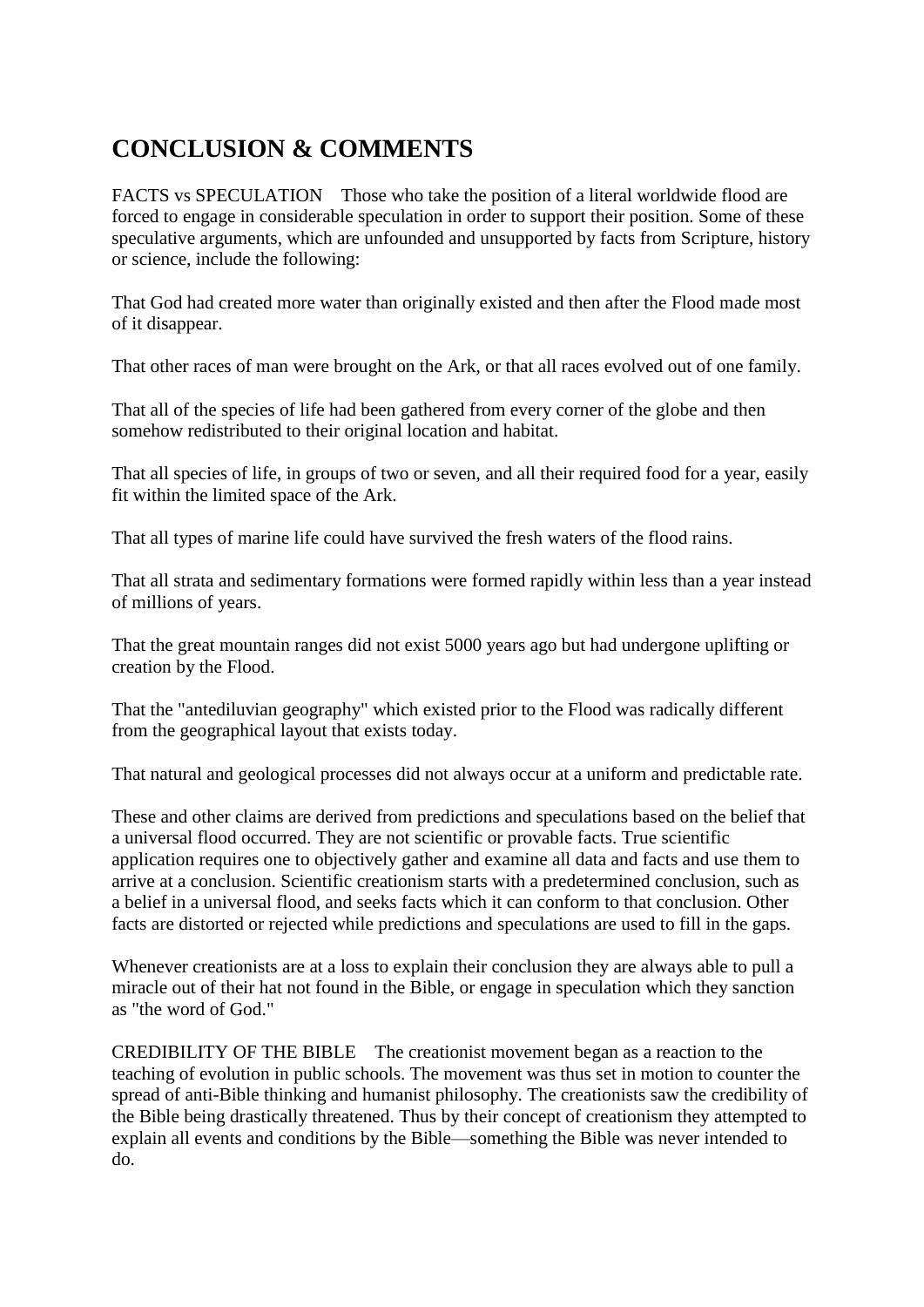If the fundamentalists and creationists are so concerned about the rise in skepticism, disrepute and disbelief surrounding the Bible, they need not point to the atheists, anti-Christs, evolutionists or a mystical devil; for through their fictitious doctrines they have been the greatest contributors to such skeptic trends. They have continually accepted that which is inconsistent, illogical and non-biblical while denying or rejecting the obvious, the provable and the biblical. In so doing their credibility has been brought down into the mud, and by claiming their authority from the Bible, they have dragged the Bible and Christianity down along with them.

As a result fewer people today regard the Bible as a credible source of truth. But can we really blame any scientist or lay person for rejecting the Bible when those who are recognized as the so-called experts in the Bible, relate myth and fantasy as being "the word of God?" The fundamentalists and creationists have done more to discredit the validity of the Bible than the atheists and evolutionists they speak against. Unfortunately, all too many people have blindly rallied behind these "experts" without analysing what they are saying.

We should be more like the brethren at Berea, who, after hearing Paul and Silas preach the word of God on certain matters, "searched the Scriptures daily to find out whether these things were so" (Acts 17:11). In other words, when we hear something spoken about the Bible, we should learn to check and research it for accuracy. The Bible does not teach blind obedience in men, even if they are respected leaders, ministers or have a "Ph.D." after their name.

The creationists and fundamentalists do not want people searching the Scriptures to see if their literal interpretation is true. Like the Baal priests of old, they want everyone to think as they do and read and interpret the Bible the way they do.

Now these same people are preaching about a universal flood, and they will continue to support their theory with arguments and denials no matter how absurd they might be. All of this is actually counterproductive to their very aim of promoting and supporting the Bible.

RELIGION AND SCIENCE The debate over "creationism" and "evolutionism" has been part of a dialectical plan to inject confusion and distortion into the thinking process. Thus, many erroneously perceive this supposed conflict as a conflict between the Bible and science. The Bible and science should be regarded as sources of knowledge, and not synonymous with the theories or men that use these sources. The connection is a false one and generates much confusion. Creationism is not truly biblical just as evolutionism is not truly scientific.

In the conflict over creationism and evolutionism, it is perceived by most that one must be right and the other wrong, and people thus pick the one that most appeals to them. It never seems to occur to anyone that both arguments are wrong or false. But since this isn't the case, people are left with the situation of either believing one or the other, or concluding that either the Bible is wrong or science is wrong.

It is amazing how so many have been caught up in this meaningless debate, believing that true religion (the Bible) and science are in conflict. The God whose word is found in the Bible is the same God who created all the laws and processes of the natural sciences. There can be no conflict between them, but there can be error on the part of man in interpreting them. As Dr. Nott stated: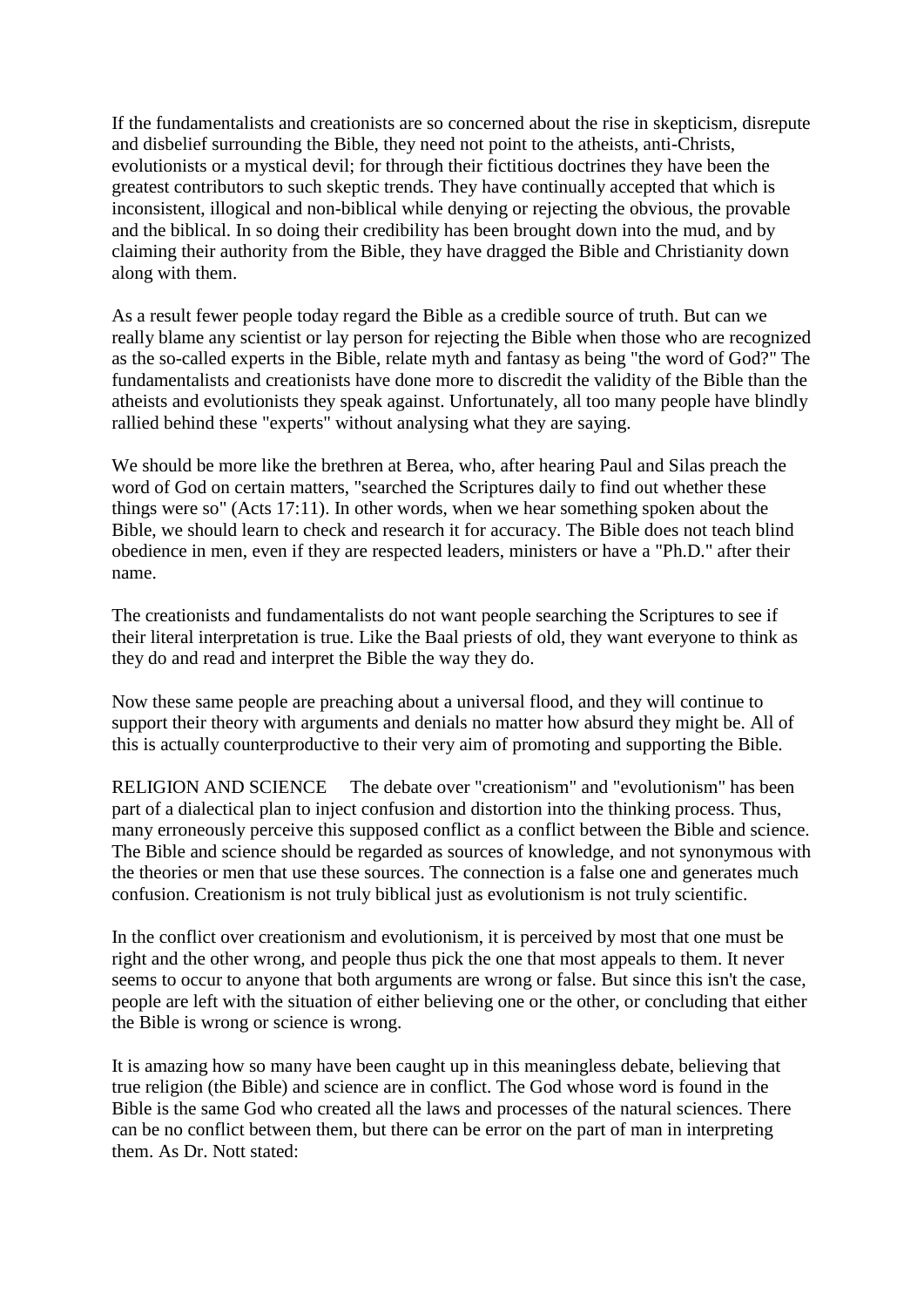Man can invent nothing in science or religion but falsehood; and all the truths which he discovers are but fact or laws which have emanated from the Creator. All science, therefore, may be regarded as a revelation from Him; and although newly-discovered laws, or facts, in nature, may conflict with religiouserrors, which have been written and preached for centuries, they never can conflict with religious truth. There must be harmony between the works and the words of the Almighty, and wherever they seem to conflict, the discord has been produced by the ignorance or wickedness of man.1

Creationists have committed a grave mistake in confounding science with evolution. In doing so they have deprived themselves of a source of God's truth the laws of nature and science which has been a cause of much of their Biblical error.

There appears to be one particular obstacle that has caused the creationists to deviate from standard scientific study and to formulate their own "science." That obstacle has been the concept of long periods of time that have transpired on the earth. In fact it seems that one can claim to be a creationist merely by rejecting the possibility that God's activities include timeconsuming natural processes. Creationists tend to class all such processes under the category of "evolution" and thus dismiss some true scientific facts. However, nothing in the Bible precludes God from using long periods of time.

The concept of catastrophism was developed by the creationists for the goal of rendering invalid all traditional scientific data and natural processes. The reason this concept was devised is obvious. If this evidence is regarded as being valid, then their universal flood theory would collapse a hundred times over.

An accurate understanding of either science or the Bible can stand on its own without a multitude of conjecture and speculative theory to hold them up. They do not conflict with one another for there is harmony between the works and the words of the Creator. The confusion and conflict is solely in the minds of men.

PIETY AND EMOTIONALISM It is not at all difficult to identify the cause and motivation behind the line of thinking of the creationists and fundamentalists. It is a type of piety or respect for the Bible which comes from the heart rather than from understanding. The Bible places a great deal of emphasis on wisdom and understanding, as the Proverb says:

Wisdom is the principal thing, therefore get wisdom: and with all thy getting get understanding (Prov. 4:7).

When Solomon asked God to give him "an understanding heart" his request "pleased the LORD" (1 Kings 3:9-10). God knows how misguided the human heart is without understanding, for He told us through Jeremiah that:

The heart is deceitful above all things, and desperately wicked: who can know it (Jer. 17:9).

Christ was often confronted with super pious persons who spoke and acted out of their heart but had no wisdom or understanding in their heart. Many such pious individuals talk steadfastly about God and the Bible, but as Christ said, "Not every one that says to me, Lord, Lord, shall enter into the kingdom of heaven" (Matt. 7:21). The Pharisees were also very religious and often used a strict literal meaning and application of Scripture. Yet Christ always denounced their ways. Evidently religiosity and piety were not very highly regarded